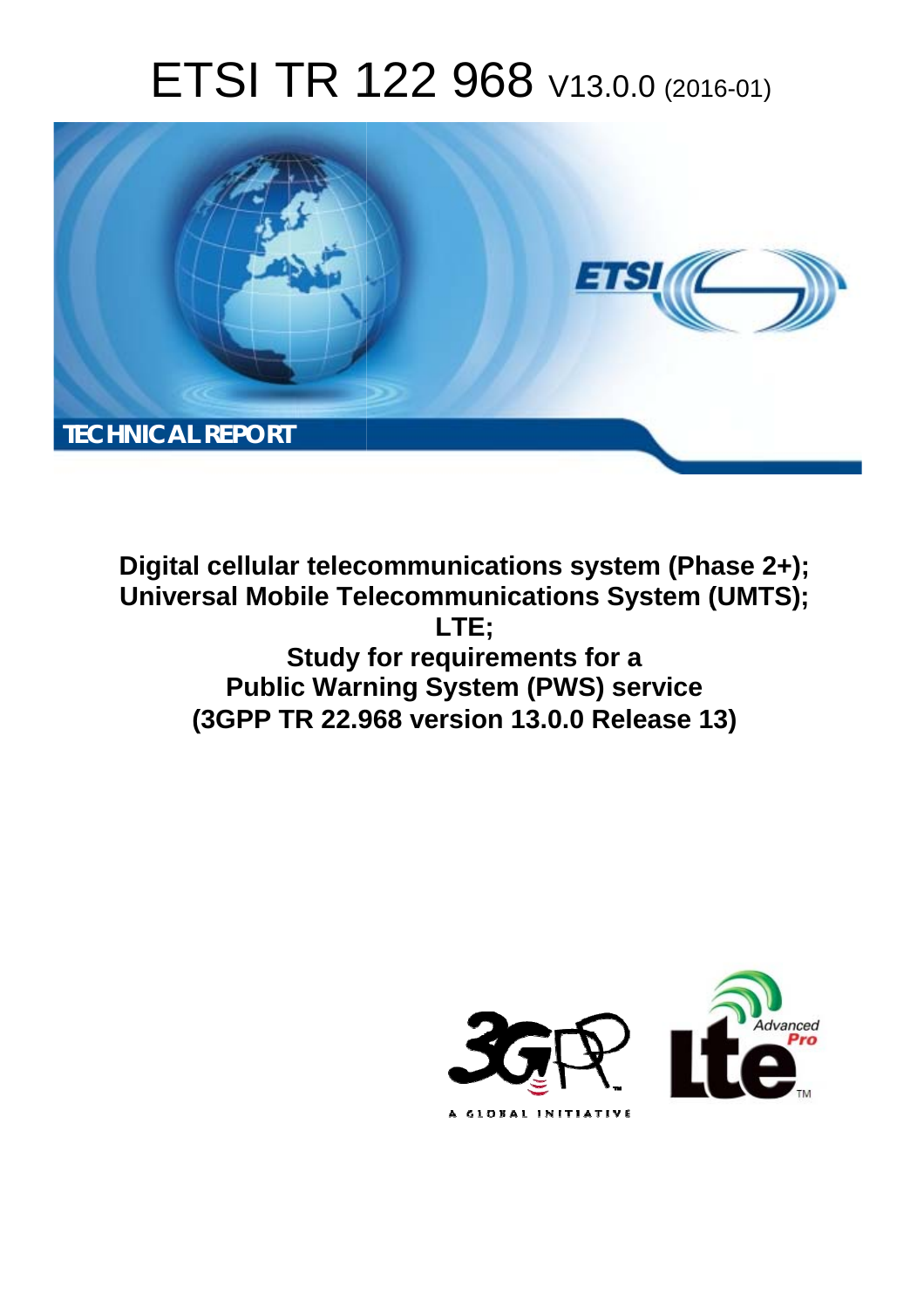Reference RTR/TSGS-0122968vd00

> Keywords GSM,LTE,UMTS

#### *ETSI*

#### 650 Route des Lucioles F-06921 Sophia Antipolis Cedex - FRANCE

Tel.: +33 4 92 94 42 00 Fax: +33 4 93 65 47 16

Siret N° 348 623 562 00017 - NAF 742 C Association à but non lucratif enregistrée à la Sous-Préfecture de Grasse (06) N° 7803/88

#### *Important notice*

The present document can be downloaded from: <http://www.etsi.org/standards-search>

The present document may be made available in electronic versions and/or in print. The content of any electronic and/or print versions of the present document shall not be modified without the prior written authorization of ETSI. In case of any existing or perceived difference in contents between such versions and/or in print, the only prevailing document is the print of the Portable Document Format (PDF) version kept on a specific network drive within ETSI Secretariat.

Users of the present document should be aware that the document may be subject to revision or change of status. Information on the current status of this and other ETSI documents is available at <http://portal.etsi.org/tb/status/status.asp>

If you find errors in the present document, please send your comment to one of the following services: <https://portal.etsi.org/People/CommiteeSupportStaff.aspx>

#### *Copyright Notification*

No part may be reproduced or utilized in any form or by any means, electronic or mechanical, including photocopying and microfilm except as authorized by written permission of ETSI.

The content of the PDF version shall not be modified without the written authorization of ETSI. The copyright and the foregoing restriction extend to reproduction in all media.

> © European Telecommunications Standards Institute 2016. All rights reserved.

**DECT**TM, **PLUGTESTS**TM, **UMTS**TM and the ETSI logo are Trade Marks of ETSI registered for the benefit of its Members. **3GPP**TM and **LTE**™ are Trade Marks of ETSI registered for the benefit of its Members and of the 3GPP Organizational Partners.

**GSM**® and the GSM logo are Trade Marks registered and owned by the GSM Association.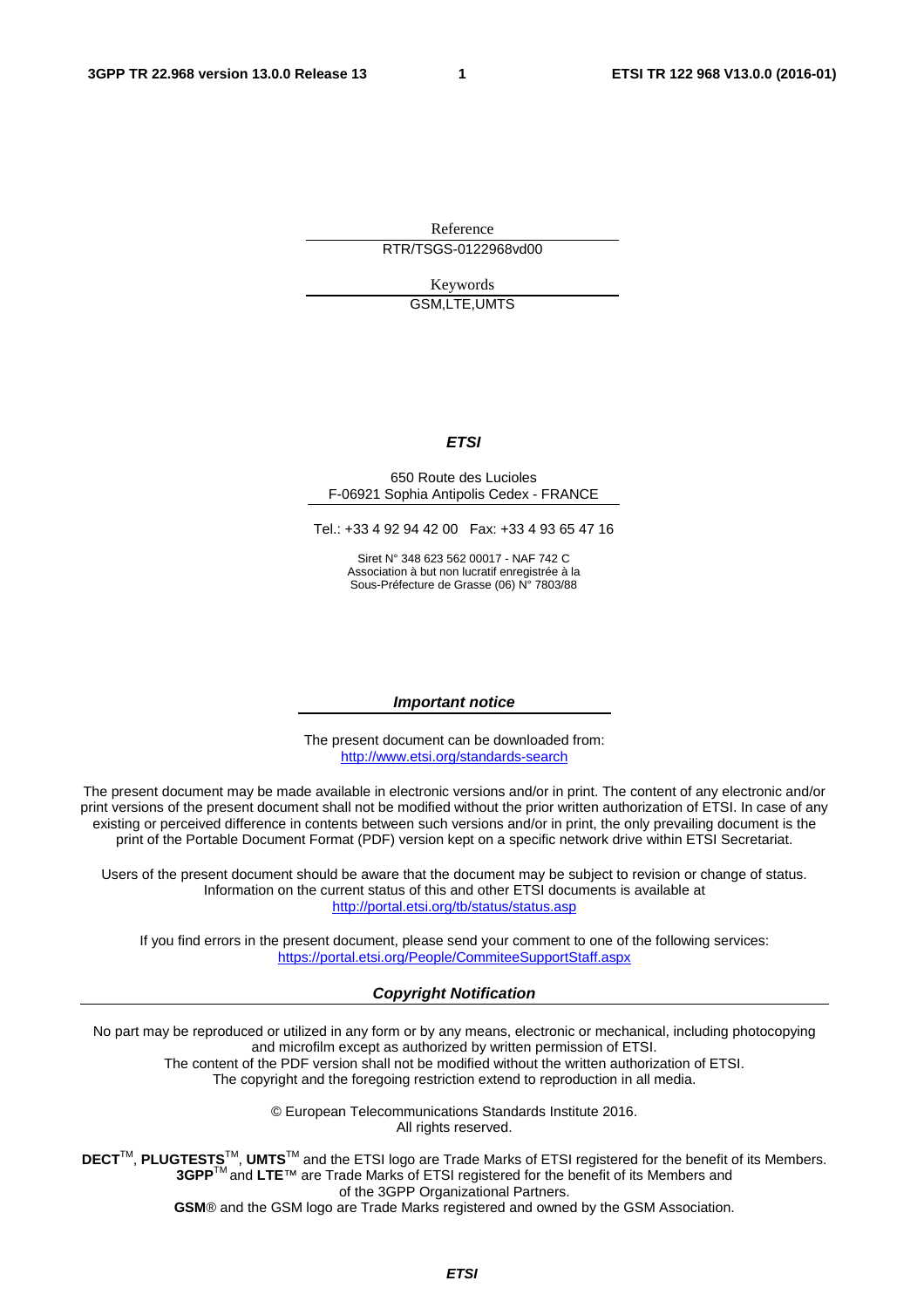## Intellectual Property Rights

IPRs essential or potentially essential to the present document may have been declared to ETSI. The information pertaining to these essential IPRs, if any, is publicly available for **ETSI members and non-members**, and can be found in ETSI SR 000 314: *"Intellectual Property Rights (IPRs); Essential, or potentially Essential, IPRs notified to ETSI in respect of ETSI standards"*, which is available from the ETSI Secretariat. Latest updates are available on the ETSI Web server [\(https://ipr.etsi.org/\)](https://ipr.etsi.org/).

Pursuant to the ETSI IPR Policy, no investigation, including IPR searches, has been carried out by ETSI. No guarantee can be given as to the existence of other IPRs not referenced in ETSI SR 000 314 (or the updates on the ETSI Web server) which are, or may be, or may become, essential to the present document.

### Foreword

This Technical Report (TR) has been produced by ETSI 3rd Generation Partnership Project (3GPP).

The present document may refer to technical specifications or reports using their 3GPP identities, UMTS identities or GSM identities. These should be interpreted as being references to the corresponding ETSI deliverables.

The cross reference between GSM, UMTS, 3GPP and ETSI identities can be found under [http://webapp.etsi.org/key/queryform.asp.](http://webapp.etsi.org/key/queryform.asp)

## Modal verbs terminology

In the present document "**shall**", "**shall not**", "**should**", "**should not**", "**may**", "**need not**", "**will**", "**will not**", "**can**" and "**cannot**" are to be interpreted as described in clause 3.2 of the [ETSI Drafting Rules](http://portal.etsi.org/Help/editHelp!/Howtostart/ETSIDraftingRules.aspx) (Verbal forms for the expression of provisions).

"**must**" and "**must not**" are **NOT** allowed in ETSI deliverables except when used in direct citation.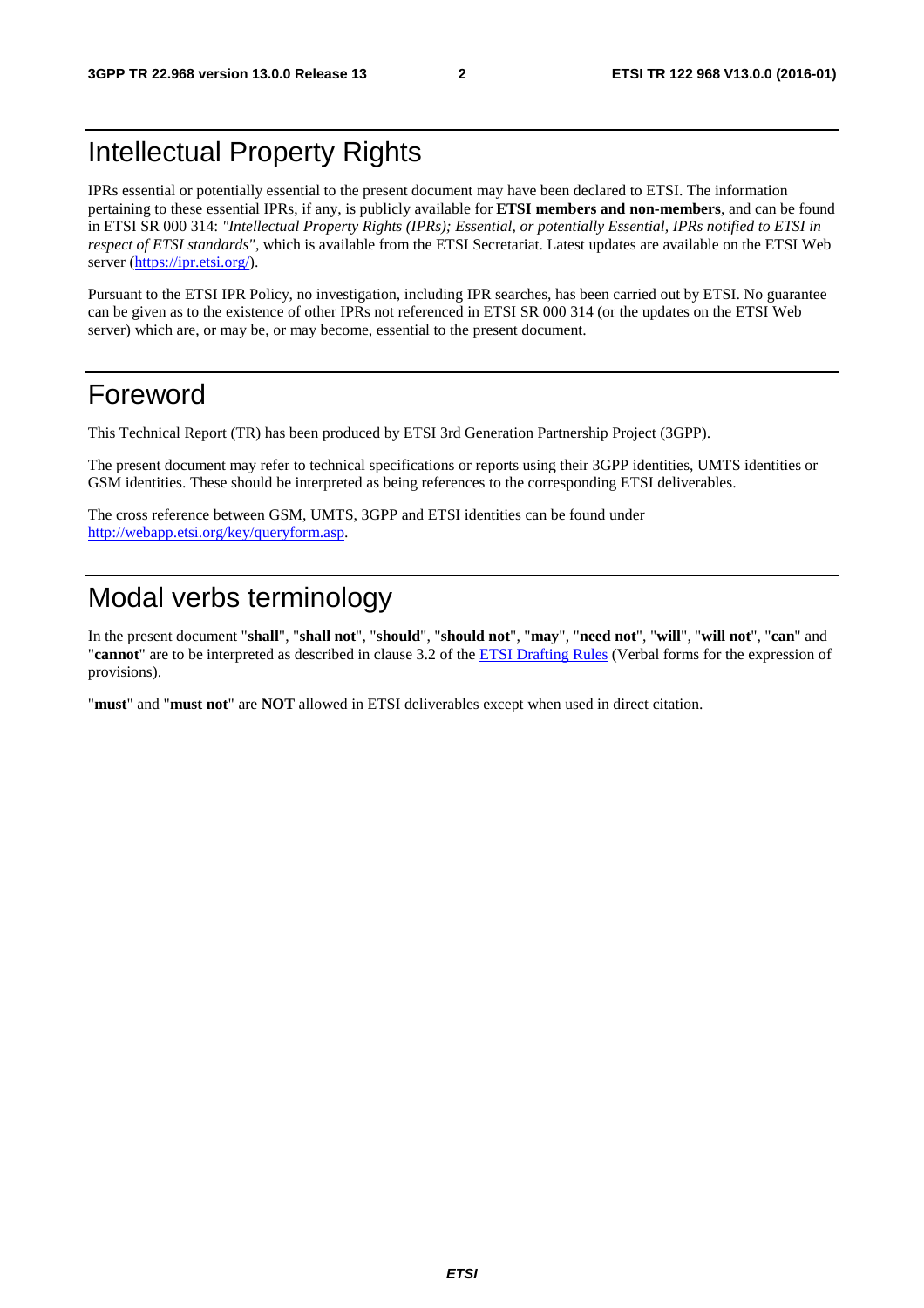$\mathbf{3}$ 

## Contents

| 1          |  |  |  |  |  |  |  |
|------------|--|--|--|--|--|--|--|
| 2          |  |  |  |  |  |  |  |
|            |  |  |  |  |  |  |  |
| 3          |  |  |  |  |  |  |  |
| 3.1<br>3.2 |  |  |  |  |  |  |  |
|            |  |  |  |  |  |  |  |
| 4          |  |  |  |  |  |  |  |
| 4.1        |  |  |  |  |  |  |  |
| 4.1.1      |  |  |  |  |  |  |  |
| 4.1.2      |  |  |  |  |  |  |  |
| 4.1.2.1    |  |  |  |  |  |  |  |
| 4.1.2.1.1  |  |  |  |  |  |  |  |
| 4.1.2.2    |  |  |  |  |  |  |  |
| 4.1.3      |  |  |  |  |  |  |  |
| 4.1.3.1    |  |  |  |  |  |  |  |
| 5          |  |  |  |  |  |  |  |
| 5.1        |  |  |  |  |  |  |  |
| 5.1.1      |  |  |  |  |  |  |  |
| 5.2        |  |  |  |  |  |  |  |
| 5.3        |  |  |  |  |  |  |  |
| 5.3.1      |  |  |  |  |  |  |  |
|            |  |  |  |  |  |  |  |
| 5.4        |  |  |  |  |  |  |  |
| 5.5        |  |  |  |  |  |  |  |
| 5.6        |  |  |  |  |  |  |  |
| 5.7        |  |  |  |  |  |  |  |
| 5.8        |  |  |  |  |  |  |  |
| 5.9        |  |  |  |  |  |  |  |
| 5.10       |  |  |  |  |  |  |  |
| 5.11       |  |  |  |  |  |  |  |
| 5.11.1     |  |  |  |  |  |  |  |
| 5.11.2     |  |  |  |  |  |  |  |
| 5.11.3     |  |  |  |  |  |  |  |
| 5.11.4     |  |  |  |  |  |  |  |
| 5.12       |  |  |  |  |  |  |  |
| 5.13       |  |  |  |  |  |  |  |
| 5.14       |  |  |  |  |  |  |  |
| 5.15       |  |  |  |  |  |  |  |
| 5.16       |  |  |  |  |  |  |  |
| 5.17       |  |  |  |  |  |  |  |
| 7          |  |  |  |  |  |  |  |
|            |  |  |  |  |  |  |  |
|            |  |  |  |  |  |  |  |
| Annex A:   |  |  |  |  |  |  |  |
| A.1        |  |  |  |  |  |  |  |
|            |  |  |  |  |  |  |  |
| A.1.1      |  |  |  |  |  |  |  |
| A.2        |  |  |  |  |  |  |  |
|            |  |  |  |  |  |  |  |
| A.3        |  |  |  |  |  |  |  |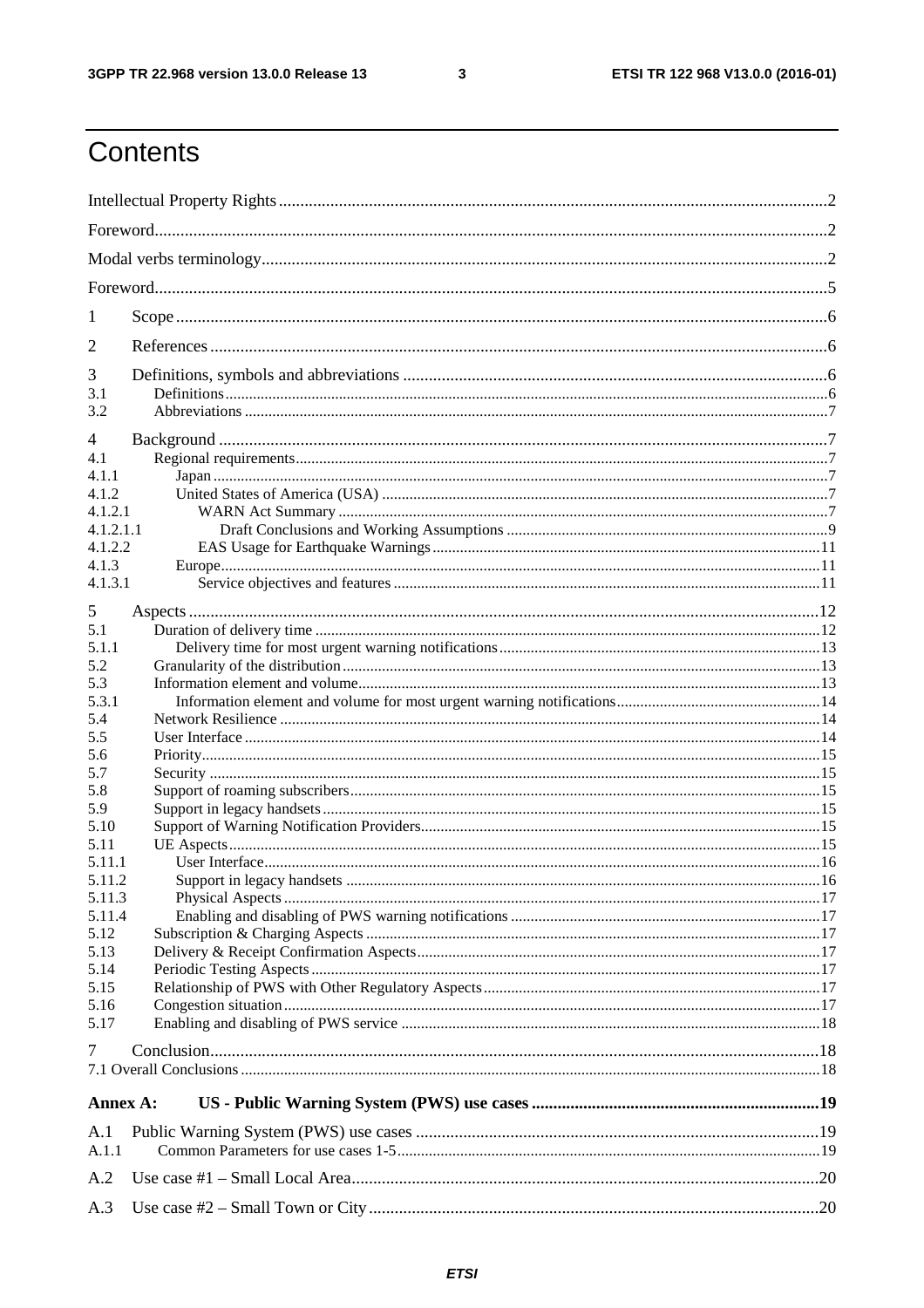$\overline{\mathbf{4}}$ 

| A.4                       |  |                                                                      |  |  |  |  |
|---------------------------|--|----------------------------------------------------------------------|--|--|--|--|
| A.5                       |  |                                                                      |  |  |  |  |
| A.6<br>A.7.1<br>A.7.2     |  |                                                                      |  |  |  |  |
| <b>Annex B:</b>           |  | Japan - Public Warning System (PWS) use cases Earthquake and Tsunami |  |  |  |  |
| B.1                       |  |                                                                      |  |  |  |  |
| B.1.1                     |  |                                                                      |  |  |  |  |
| B.1.1.1                   |  |                                                                      |  |  |  |  |
| B.1.1.2<br><b>B.1.1.3</b> |  |                                                                      |  |  |  |  |
| <b>B.1.2</b>              |  |                                                                      |  |  |  |  |
| B.1.3                     |  |                                                                      |  |  |  |  |
| B.2                       |  |                                                                      |  |  |  |  |
| B.3                       |  |                                                                      |  |  |  |  |
| B.3.1                     |  |                                                                      |  |  |  |  |
| B.3.1.1                   |  |                                                                      |  |  |  |  |
| B.4                       |  |                                                                      |  |  |  |  |
| B.5                       |  |                                                                      |  |  |  |  |
| B.5.1                     |  |                                                                      |  |  |  |  |
| Annex C:                  |  |                                                                      |  |  |  |  |
| C.1                       |  |                                                                      |  |  |  |  |
| C.2                       |  |                                                                      |  |  |  |  |
| C.3                       |  |                                                                      |  |  |  |  |
| C.4                       |  |                                                                      |  |  |  |  |
| C.5                       |  |                                                                      |  |  |  |  |
| <b>Annex D:</b>           |  |                                                                      |  |  |  |  |
| D.1                       |  |                                                                      |  |  |  |  |
| D.2                       |  |                                                                      |  |  |  |  |
| <b>Annex E:</b>           |  |                                                                      |  |  |  |  |
| <b>Annex F:</b>           |  |                                                                      |  |  |  |  |
| F.1                       |  |                                                                      |  |  |  |  |
| F.2                       |  |                                                                      |  |  |  |  |
| Annex G:                  |  |                                                                      |  |  |  |  |
|                           |  |                                                                      |  |  |  |  |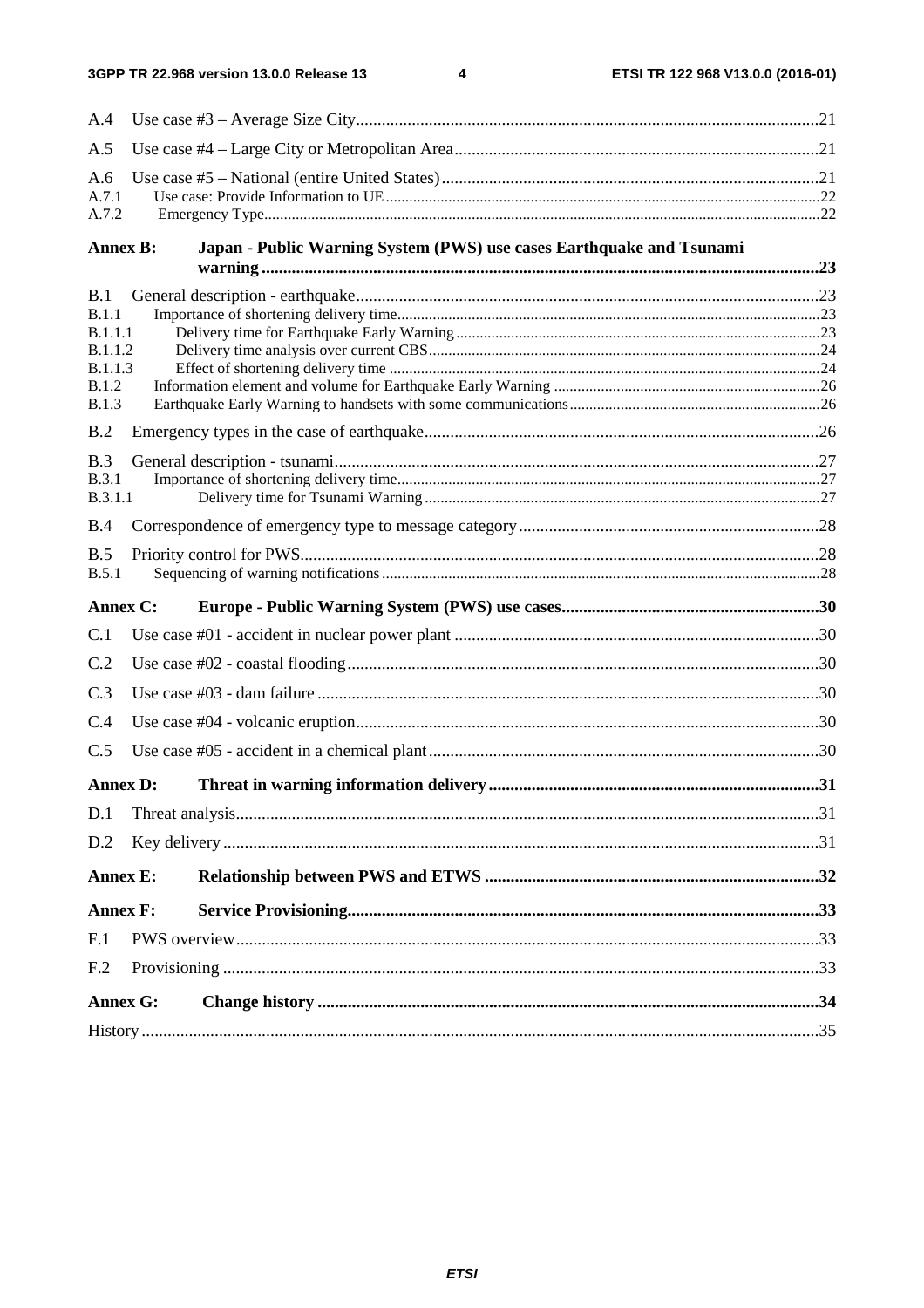### Foreword

This Technical Report has been produced by the  $3<sup>rd</sup>$  Generation Partnership Project (3GPP).

The contents of the present document are subject to continuing work within the TSG and may change following formal TSG approval. Should the TSG modify the contents of the present document, it will be re-released by the TSG with an identifying change of release date and an increase in version number as follows:

Version x.y.z

where:

- x the first digit:
	- 1 presented to TSG for information;
	- 2 presented to TSG for approval;
	- 3 or greater indicates TSG approved document under change control.
- y the second digit is incremented for all changes of substance, i.e. technical enhancements, corrections, updates, etc.
- z the third digit is incremented when editorial only changes have been incorporated in the document.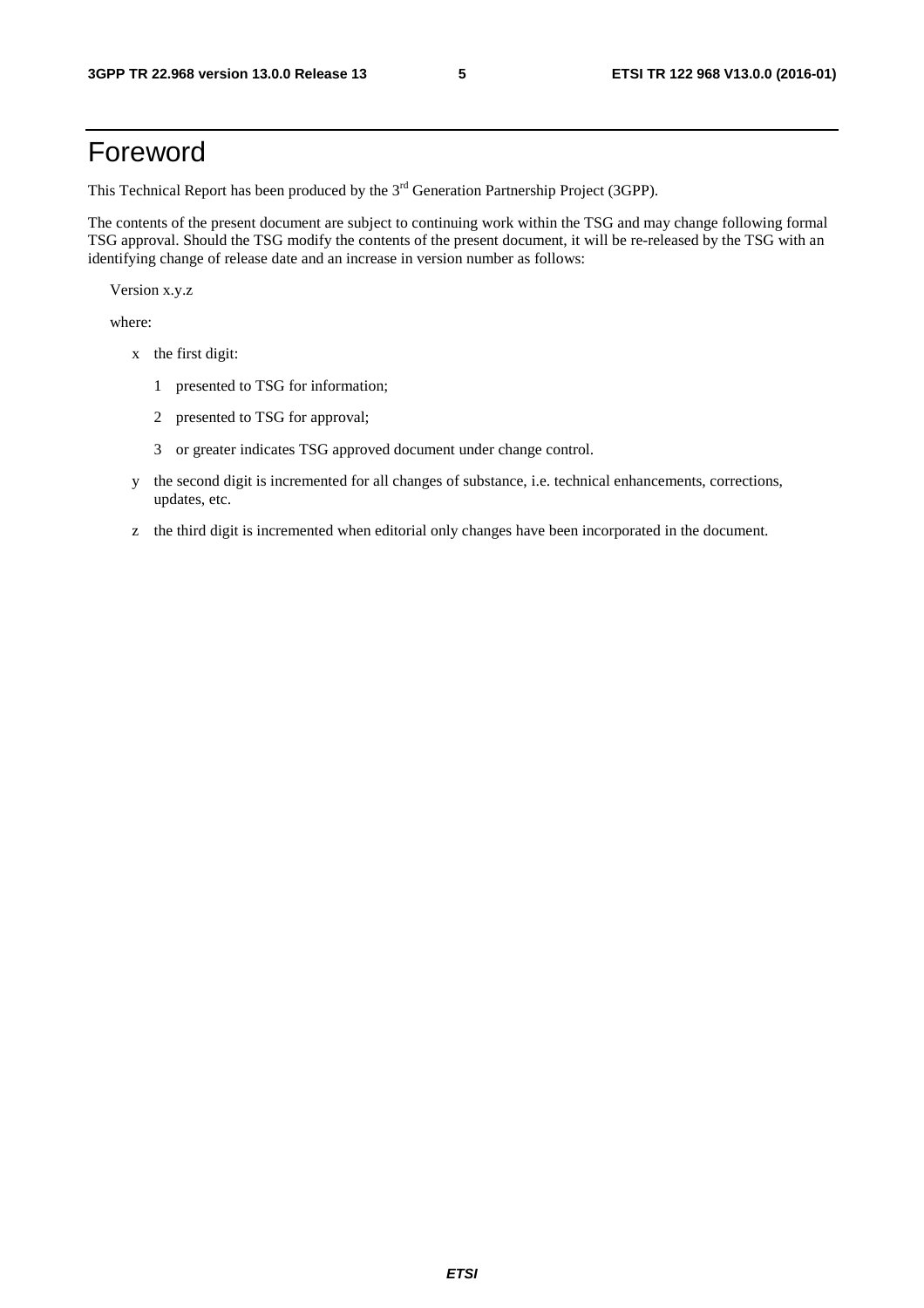### 1 Scope

This Technical Report (TR) represents the results of the Study on Public Warning System (PWS). The intent of this study is to identify requirements and aspects for a Public Warning System. The regulatory requirements and use cases for a public warning service have not been finalized in all regions (i.e. in the USA) therefore, the results of this study are not applicable for those regions which do not have regulatory requirements defined.

The Public Warning System is intended to interwork with external networks to provide an end-to-end service. Therefore, service interactions with a Warning Notification Provider in external networks are considered within the scope of this document, although the specification of these interactions may be in other standards. If this occurs, a reference to that specification shall be made.

### 2 References

The following documents contain provisions which, through reference in this text, constitute provisions of the present document.

- References are either specific (identified by date of publication, edition number, version number, etc.) or non-specific.
- For a specific reference, subsequent revisions do not apply.
- For a non-specific reference, the latest version applies. In the case of a reference to a 3GPP document (including a GSM document), a non-specific reference implicitly refers to the latest version of that document *in the same Release as the present document*.
- [1] 3GPP TR 21.905: "Vocabulary for 3GPP Specifications".
- [2] ETSI TS 102 182: "Emergency Communications (EMTEL); Requirements for communications from authorities/organizations to the individuals, groups or the general public during emergencies".

## 3 Definitions, symbols and abbreviations

#### 3.1 Definitions

For the purposes of the present document, the terms and definitions given in TR 21.905 [1] and the following apply. A term defined in the present document takes precedence over the definition of the same term, if any, in TR 21.905 [1].

**Notification Area:** is an area where *warning notifications* are sent.

**Public Warning System:** is a system that delivers *Warning Notifications* provided by *Warning Notification Providers* to the UEs which have the capability of receiving *Warning Notifications* within *Notification Areas* through the 3GPP network.

**Public Warning Service:** is a service that delivers Warning *Notifications* provided by Warning *Notification Providers* to the UEs which have the capability of receiving *Warning Notifications* within *Notification Areas* through the 3GPP network.

**Warning Notification:** is information which notifies users of the occurrence of the events and may provide users with additional information, such as instructions on what to do and or where to get help as long as the emergency lasts.

**Warning Notification Provider:** is an agency (e.g. government and or public service organisations) that provide *warning notifications* and requests PLMN operators to deliver them.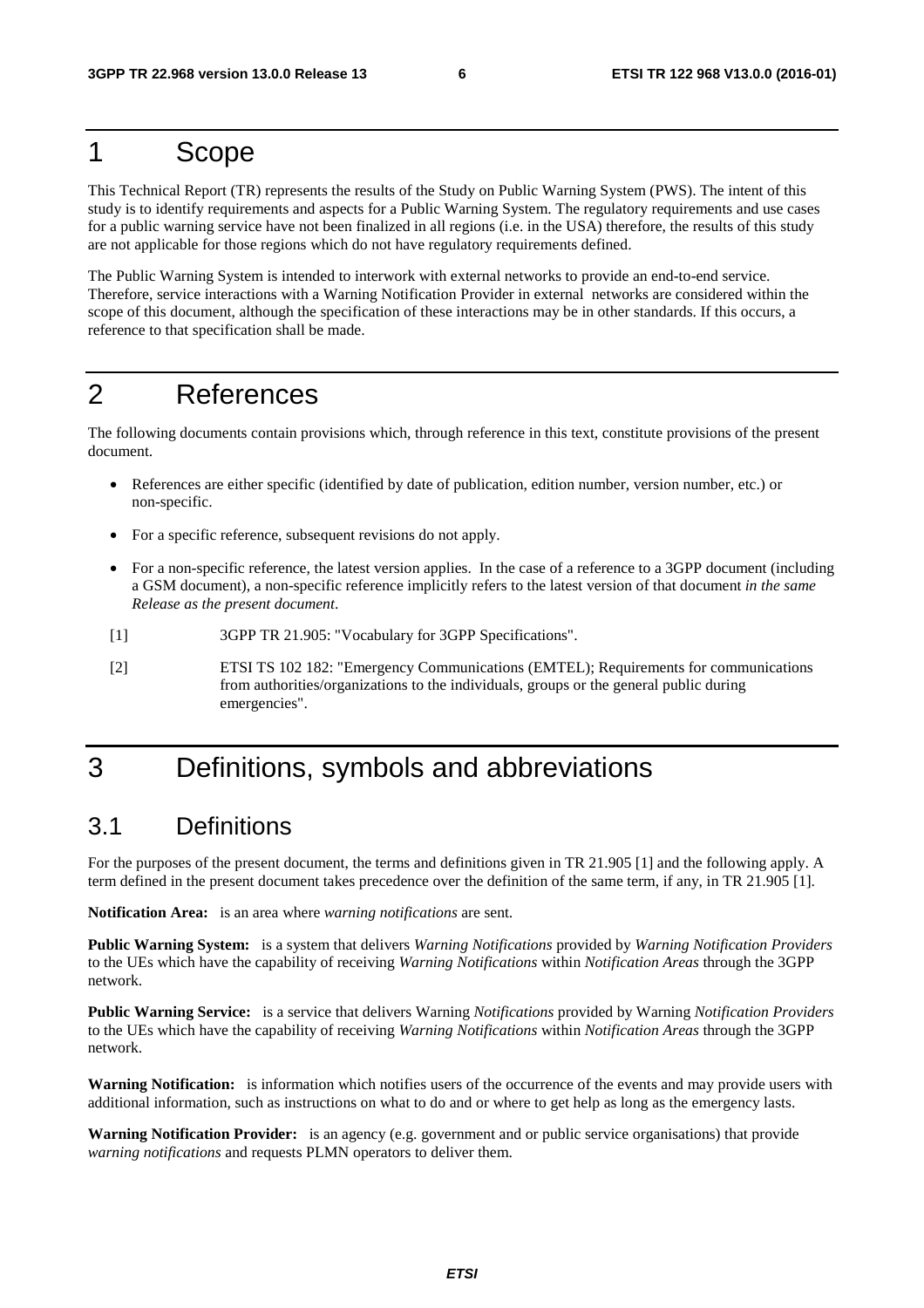#### 3.2 Abbreviations

For the purposes of the present document, the abbreviations given in TR 21.905 [1] and the following apply. An abbreviation defined in the present document takes precedence over the definition of the same abbreviation, if any, in TR 21.905 [1].

EEW Earthquake Early Warning<br>
PWS Public Warning System Public Warning System

### 4 Background

#### 4.1 Regional requirements

The following sections provide a collection of regional requirements that may be applicable to the Public Warning System. The cellular system is expected to consider only those requirements of the PWS that are relative to the transmission to the UE of the warning notification which is received from the relevant national/regional authority.

#### 4.1.1 Japan

The Japanese government intends to create early warning earthquake detection systems, which is called Earthquake Early Warning (EEW) System, during 2006 and expects that mobile operators study the feasibility of realizing a system for delivering earthquake early warning information to mobile phone users.

An interim Japanese government report on the earthquake early warning information describes an idea of the requirements for the earthquake early warning information for the general public as follows:

Earthquake early warning information should be published only once per occurrence of earthquake. Subsequent publication of the information should be avoided except for real necessity such as correction of wrong information, expansion of area where big earthquake is expected, etc..

Earthquake early warning information should be published only when occurrence of big earthquake is expected.

Publication of wrong earthquake early warning information should be avoided.

Earthquake early warning information should be published as soon as possible.

Possible error in terms of accuracy should be taken into account in the expression of earthquake early warning information.

Publication of earthquake early warning information can be limited to the area where evacuation is required.

Earthquake early warning information should contain visual information for delivering through, for example, television.

The first six requirements are related to the use of the system and the last two requirements are related to the functionality of the system.

The feasibility study in this TR needs to take the relevant requirements for the Public Warning System from the above list into account.

#### 4.1.2 United States of America (USA)

#### 4.1.2.1 WARN Act Summary

On Friday October 13, 2006, the Warning Alert and Response Network (WARN) Act as part of the SAFE Port Act was signed by the U.S. President and became law. The WARN Act defines the process, procedures, and schedule for the development of the recommendations, requirements, and regulations for the emergency alert systems for commercial wireless systems. The full text of the WARN Act is contained as Title VI Commercial Mobile Alert Systems of the Safe Port Act H.R.4954 and can be found at [http://thomas.loc.gov/cgi-bin/bdquery/z?d109:h.r.04954:](http://thomas.loc.gov/cgi-bin/bdquery/z?d109:h.r.04954:4)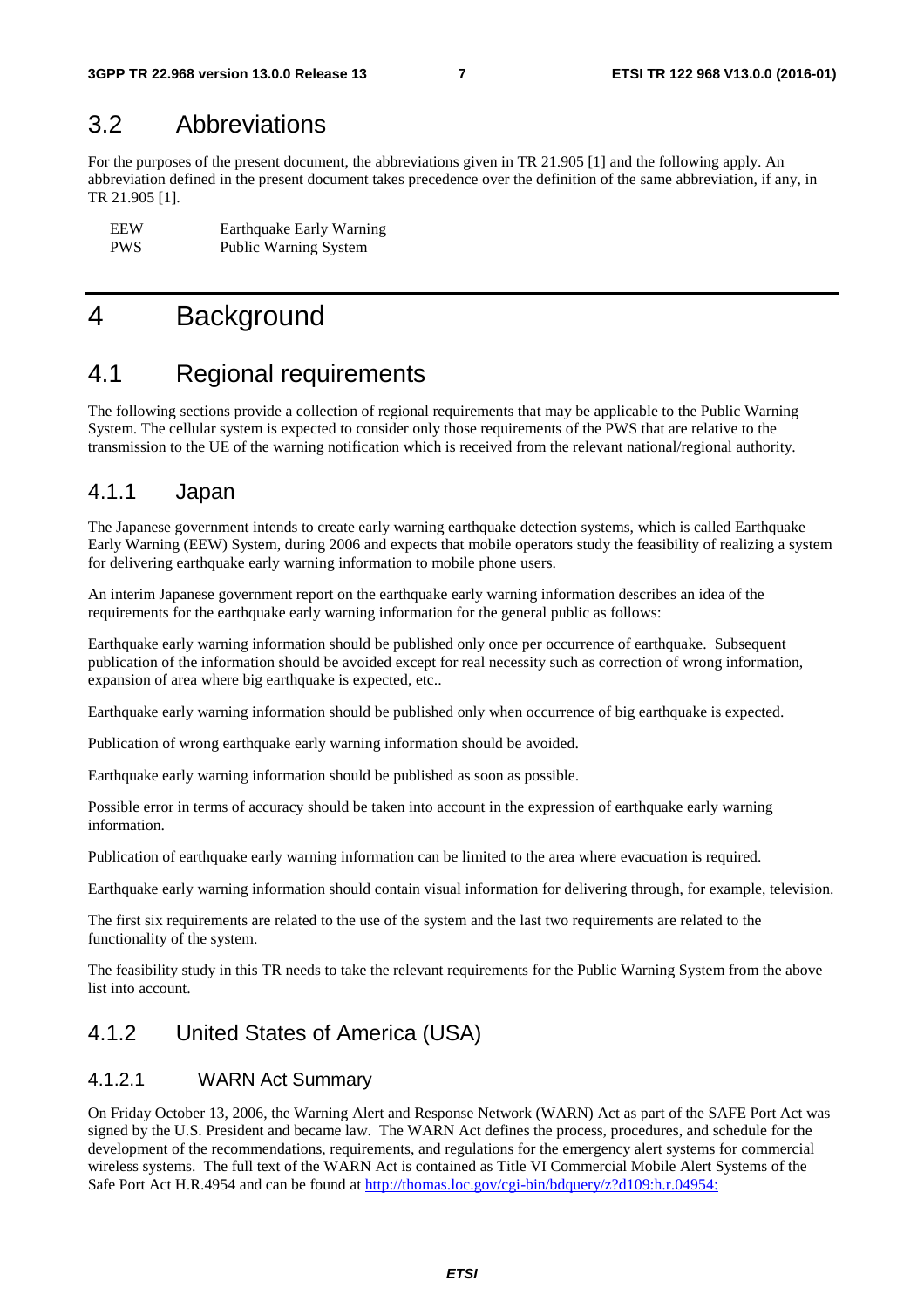Based upon the process, procedures, and schedule defined within the WARN Act, the FCC will not be issuing regulations for the wireless emergency alert systems in the United States until April 2008. Therefore, the 3GPP requirements for Public Warning Systems for the United States can not be completed until after April 2008.

NOTE: The information included within { } brackets below are the references to the specific clauses of the WARN Act.

#### *Major Milestones of the WARN Act*

The major milestones that have been identified in the WARN Act are as follows:

- The FCC is to establish the Commercial Mobile Service Alert Advisory Committee ("Advisory Committee") within 60 days of enactment  ${Sec. 603(a)}$ 
	- Membership in the Advisory Committee is by appointment of the FCC chairman  $\{Sec. 603.(b)\}\$
	- The Advisory Committee will be responsible for the development of system-critical recommendations {Sec.  $603.(c)$
- The Advisory Committee is to develop recommendations for mobile alerts within one year of enactment {Sec. 603.(c)}
- The FCC is to define the Commercial Mobile Service Regulations within 180 days after completion of recommendations by the Advisory Committee {Sec. 602.(a)}
- The FCC is to amend commercial mobile service license within 120 days after the FCC modifies commercial mobile service regulations  ${Sec. 602.(b)(1)}$
- Since support of emergency alerts is voluntary, the mobile operators must file decisions on providing alert services within 30 days after FCC modifies commercial mobile service regulations {Sec. 602.(b)(2)(A)}

The schedule of the WARN Act is portrayed on the following timeline:



**Figure 1: Major Provisions of the WARN Act** 

Detailed recommendations for the following items are to be developed by the Advisory Committee. The FCC will develop requirements after the recommendations of the Advisory Committee have been completed in October 2007.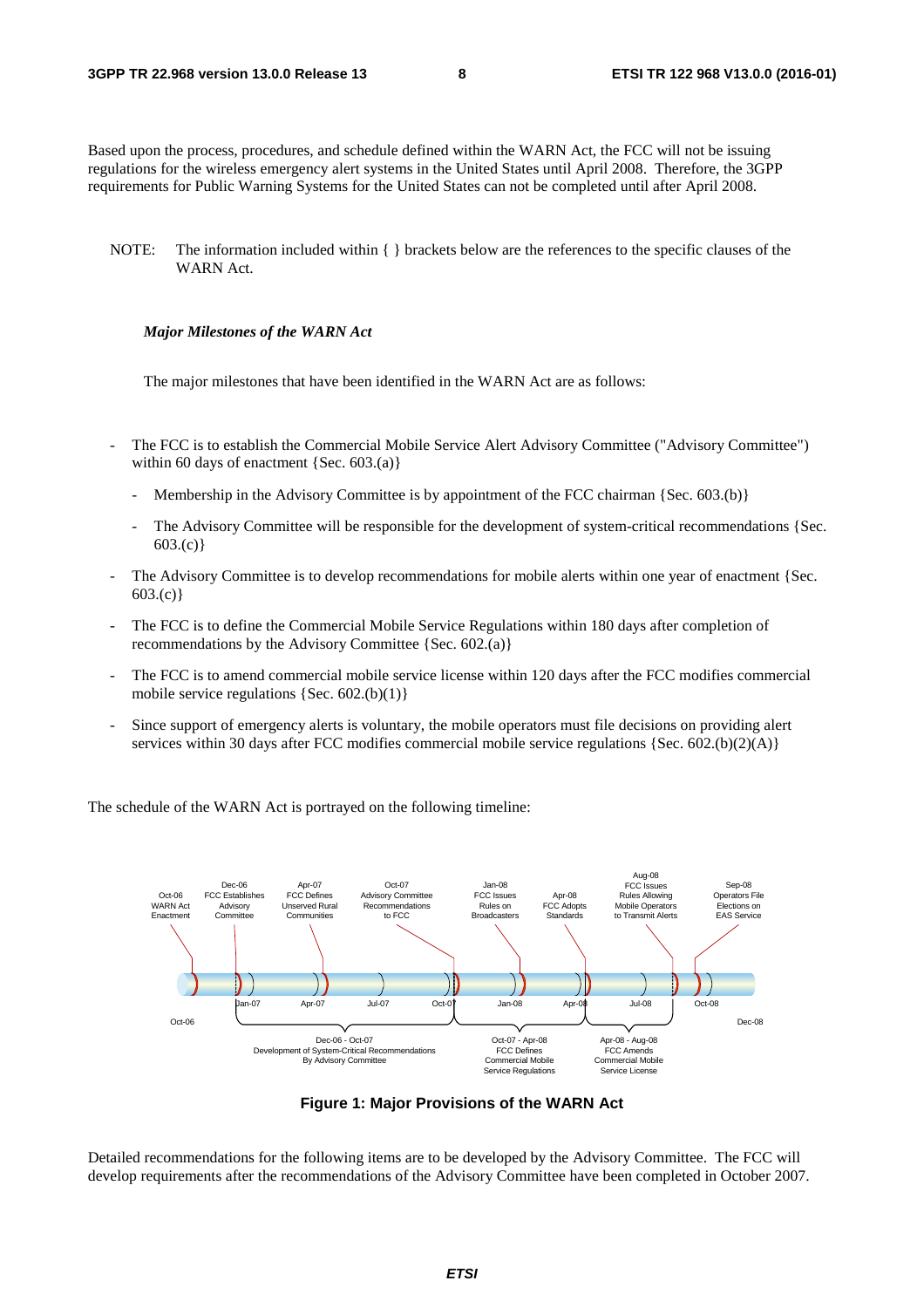- 1. Support of Emergency Alert Services is voluntary by wireless operators within the United States. Elections for support of Emergency Alert Services can be in whole or in part  $\{Sec. 602.(b)(1)(B)\}\$
- 2. The Advisory Committee will define the process when all devices or equipment are not capable of receiving alerts (e.g., legacy mobile devices) {Sec. 603.(c)(6)(a)}.
- 3. The Advisory Committee will define the process when alerts can not be offered in the entire service area  ${Sec. 603.(c)(6)(a)}.$
- 4. The wireless operator may offer subscriber opt-in based upon classes of alerts {Sec. 602.(b)(2)(E)} {Sec.  $603.(c)(5)$ . The classes of alerts are to be defined by the Advisory Committee. The subscriber will not be allowed to opt-out of Presidential level alerts.
- 5. The distribution of emergency alerts to the wireless operators will be via the digital broadcast television signals of the non-educational broadcast stations and the public broadcast stations {Sec. 602.(c)}.
- 6. The Common Alert Protocol (CAP) will be used by the digital broadcast television stations to distribute emergency alerts to the wireless operators {Sec. 602.(c)}.
- 7. Devices & equipment used for alerting will have to undergo technical testing {Sec. 602.(f)}.
- 8. The protocols, capabilities, and procedures to receive, verify, and transmit alerts will be defined by the Advisory Committee  ${Sec. 603.(c)(1)}.$
- 9. Priority transmission of alerts will be defined by the Advisory Committee {Sec. 603.(c)(2)}.
- 10. The transmission in languages in addition to English should be supported to the extent where it is practical and feasible  ${Sec. 603.(c)(4)}.$
- 11. There should be no fees for the emergency alert services  ${Sec. 602.(b)(2)(C)}$ .
- 12. While there are no specific requirements in WARN Act for support of individuals with disabilities, the specified membership list of the Advisory Committee includes national organizations representing individuals with special needs  ${Sec. 603(b)(3)(F)}$ . Therefore, it is anticipated that the Advisory Committee will include recommendations for the support of individuals with disabilities and other special needs.
- 13. The National Institute of Science & Technology (NIST) and the FCC will under joint research programs {Sec. 604.(a)}. The initial topics of these research programs will be as follows:
	- a. Development of innovative technologies that will transmit geographically targeted emergency alerts to the public  ${Sec. 602.(b)(2)(A)}$ .
	- b. Research on understanding and improving public response to warnings  ${Sec. 602.(b)(2)(B)}$

#### 4.1.2.1.1 Draft Conclusions and Working Assumptions

These draft conclusions and working assumptions of the FCC Commercial Mobile Service Alert Advisory Committee (CMSAAC) are extracts of work in progress and are subject to change. Some of these conclusions and assumptions are outside the scope of 3GPP but are provided in order to better understand the requirements and functionality of the entire solution. It is not anticipated that 3GPP will define specifications in the areas which are outside the scope of 3GPP.

#### **DRAFT CONCLUSIONS:**

- The alerting initiation platform should perform an alert aggregation function, presenting an integrated alert interface to the alerting gateway that includes alerts from all authorized sources. This alerting initiation platform should be administered by a government agency to ensure authenticity and prioritization of alerts.
- The Commercial Mobile Alerting System (CMAS) must only be used for the dissemination of public alerts regarding immediate, serious and likely threats to life, health or property; and for updates, amendments and cancellations of such alerts.
- The CMAS must be available for alert origination only on the authority of federal, tribal, state and local government officials with responsibilities for public safety, health and security.
- The CMAS must support a method for credible and reliable authentication of authorized originators.
- The CMAS must support a method for ensuring the integrity of message content as delivered to the carrier, ensuring that the alerts delivered to that point accurately reflect the originator's input.
- The CMAS must provide reliable attribution of each alert message to its authorized originator.
- Responsibility for the accuracy, completeness and appropriateness of CMAS alert content must rest solely with the originating agency.
- Within the constraints of a standard input format, the CMAS must not filter, edit, amend or restrict any authorized originator's message content or intent, with the exception of such automatic and consistent transformations as may be required for technical purposes.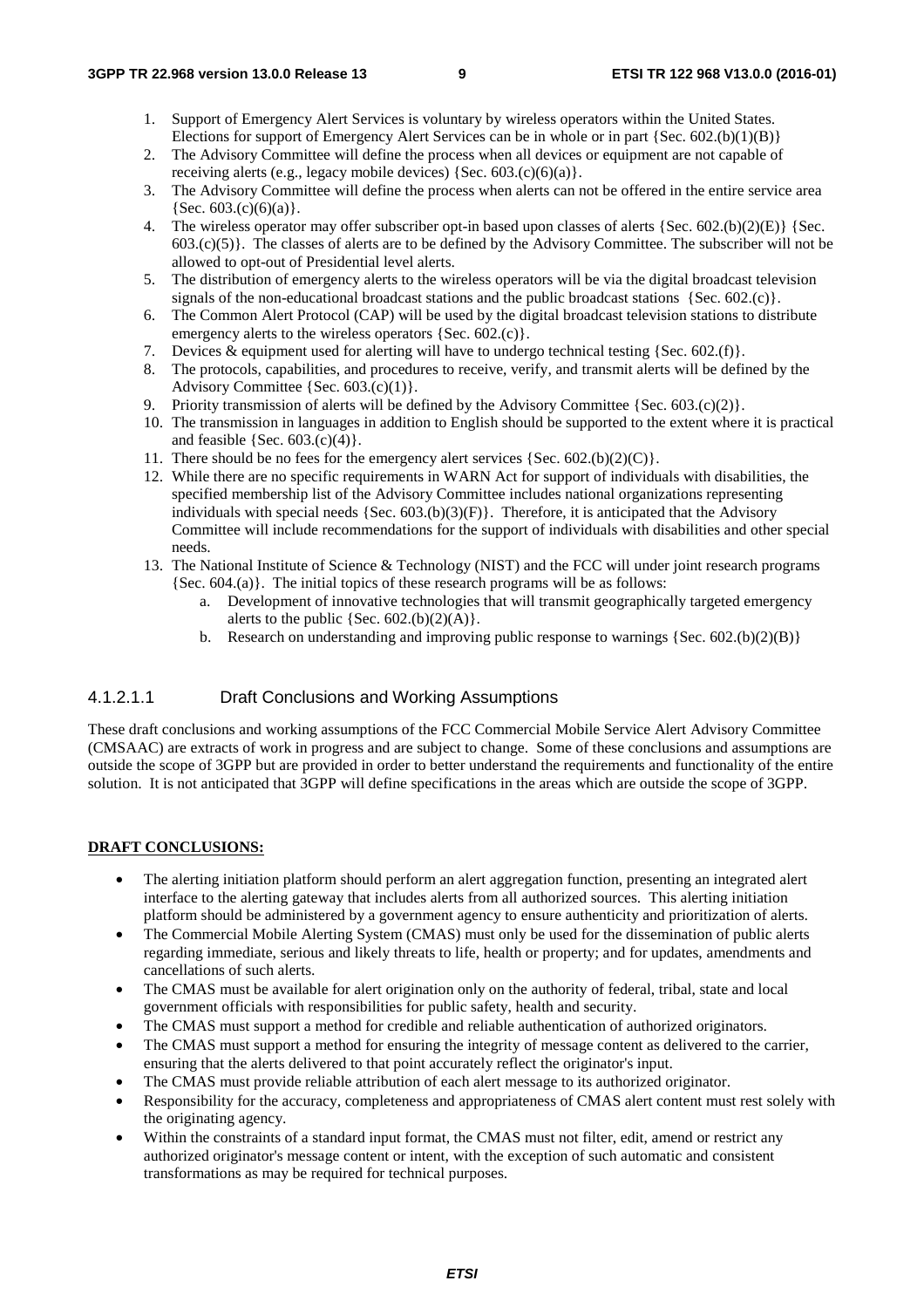- The CMAS must deliver all alerts to the carrier from authorized originators without avoidable procedural or technical delays. However, where multiple alerts are in process at the same time, they may be sequenced on the basis of the urgency, severity and certainty of the alert information.
- The CMAS should, if possible, provide a unique and consistent user experience to all alert recipients, using, for example, standardized audio tones, vibration cadences and language-independent visual symbology. These standard signals must be available for authorized use within the CMAS without charge, but must be legally protected against other uses.
- The CMAS must, to the greatest extent feasible, restrict alert delivery to recipients located in the geographic area at risk and minimize delivery in other areas.
- The alert may be retransmitted in the geographic area until the alert expires, is updated, or is cancelled subject to the capabilities of the delivery technologies. Any mobile device users entering the target area may receive the emergency alert subject to the delivery technologies, device capabilities and inter-carrier roaming agreements.
- The CMAS must provide a consistent technical interface to alert origination applications using the OASIS CAP format, which must be available at multiple geographic and network locations. Any authorized originator must be able to submit an alert through any reachable instance of the input interface.
- The CMAS must provide reasonable redundancy to avoid, to the greatest extent feasible, the creation of a single point of failure.
- The CMAS must implement a comprehensive trust model for the issuance and maintenance of access credentials.
- Specific legal authority must be established for prohibiting unauthorized or improper use of the CMAS or for willful interference with its functioning.

#### **DRAFT WORKING ASSUMPTIONS:**

- The CMAS is based upon service profiles.
	- o Service Profiles define the underlying delivery attributes.
		-
	- Include text, audio, video, and multimedia<br>
	o The goal is to define service profiles and not specific delivery technologies.
		- Multiple technologies are available for each service profile.<br>The operator has options to use any available technology the
		- The operator has options to use any available technology that supports a given profile if they elect to transmit alerts.
			- Based on operator business needs and technology availability
	- o Text is viewed as the "universal service profile".
		- Minimum capability that must be supported by an operator that elects to transmit alerts.
			- Across delivery technologies
			- Across mobile devices
		- Additional profiles can be supported as technology advances and operators commercially deploy those technologies.
- WARN Act  $\rightarrow$  an operator may choose to elect to transmit alerts "in whole or in part".<br>  $\sim$  Not necessarily a simple "ves" or "no"
	- o Not necessarily a simple "yes" or "no".
		- o Deployment scenarios identified based upon:
			- multiple technologies.<br>mobile device capability
			- mobile device capabilities.
			- product availability.
			- implementation phases.
			- wireless operator election to support wireless alerts.<br>
			other
			-
		- other.<br>
		o Scenarios will be used to develop a process under which wireless service providers can elect to transmit emergency alerts for each scenario.
- During emergencies, support for first responder users and 9-1-1 emergency calls is important.
	- o Need to minimize the potential for Wireless Alerts resulting in severe network congestion that inhibits critical communications.
	- o An alert to a wireless device encourages subscribers to immediately use that device.
- CMSAAC is working on the assumption that point-to-point or unicast delivery technologies (i.e. SMS pointto-point, MMS) are not feasible or practical for the support of wireless alerts.
	- o Especially on a nationwide or large city scale.
	- Point-to-point will quickly congest a network, resulting in message delays or messages not delivered, as well as denying voice service.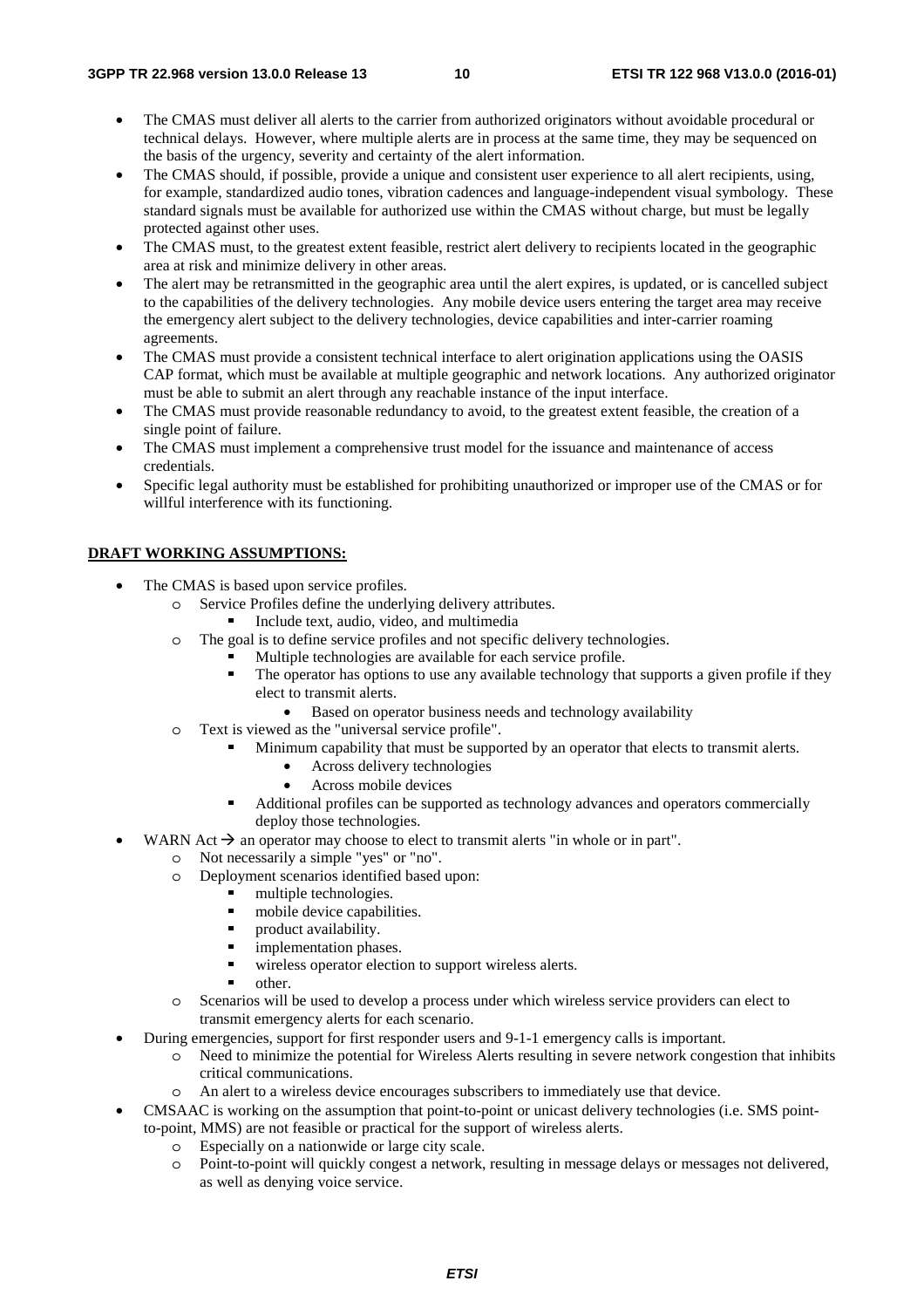- CMSAAC is also assuming that distribution of the alerts to the wireless subscribers will be unidirectional from the wireless operator network to the mobile device of the subscriber.
	- o No acknowledgement or confirmation of receipt by the mobile device in order not to add to network congestion.
- CMSAAC is assuming only alerts that are immediate, severe, or likely threat to life, health or property will be delivered to mobile devices.
	- o Minimize the "cry wolf" syndrome.
	- o Mobile devices have limited capabilities.
		- Number of characters, screen size, etc.
- A common experience across all carriers and technologies is desirable.
	- o For example, a standardized alerting tone for the notification of an emergency alert message.
- It is anticipated new mobile devices are required.
	- o Replaced by normal subscriber device lifecycle.
	- o Some devices, such as pagers, may support some of the service profiles with over-the-air or programming changes.
- The Alerting Gateway, which is the interface between the aggregator and the wireless operator network, should support multiple media profiles (text, audio, video, multimedia) from the aggregator and should support multiple media profiles (text, audio, video, multimedia) to the carriers' networks.
	- o The Alerting Gateway should support protocol mapping from the input to the output protocols.
	- o The Alerting Gateway should format messages properly so that carriers should not be required to modify or edit the alert message content.
- The Alerting Gateway should have an architecture to support Alerting Gateway deployment with redundancy and reliability.
	- o Multiple access points and delivery points
	- o Multiple platforms (mated-pair at the same site)
	- o Multiple sites (geo-redundancy)
	- o Multiple vendors (number of vendors to be further discussed)
- All Alerting Gateways should use the same format and same message identifier when sending the same message to carriers' network. This should allow carrier to identify and ignore duplicated alerts.

#### 4.1.2.2 EAS Usage for Earthquake Warnings

The State of California is the most populous state in the United States with the highest probability of occurrence of earthquakes. The State of California Emergency Alert System Plan (EAS) plan ([http://eas.oes.ca.gov/Pages/script.htm\)](http://eas.oes.ca.gov/Pages/script.htm) contains the following statement regarding the use EAS for earthquakes:

"*d. THE EAS CAN'T WARN OF AN EARTHQUAKE. No reliable earthquake warning system has been found or adopted by the authorities. Thus the EAS can never warn of an earthquake. The EAS might be warranted for warnings related to subsequent events following an earthquake.*"

#### 4.1.3 Europe

The European requirements have been supplied by EMTEL and described in the document titled: "Requirements for communications from Authorities/ organizations and citizens to individuals, groups or the general public during Emergencies" [2]. The EMTEL Requirements have been summarized below:

#### 4.1.3.1 Service objectives and features

An effective Public Warning System will be capable of disseminating information to a large number of individuals within specifically affected areas. Emergency Notification systems shall:

1) Provide high speed notification delivery to a large audience.

Systems intended to deliver high volumes of warning notifications at high speed shall be capable of addressing congestion management.

2) Deliver messages within a planned specified time.

It shall be possible to provide an alert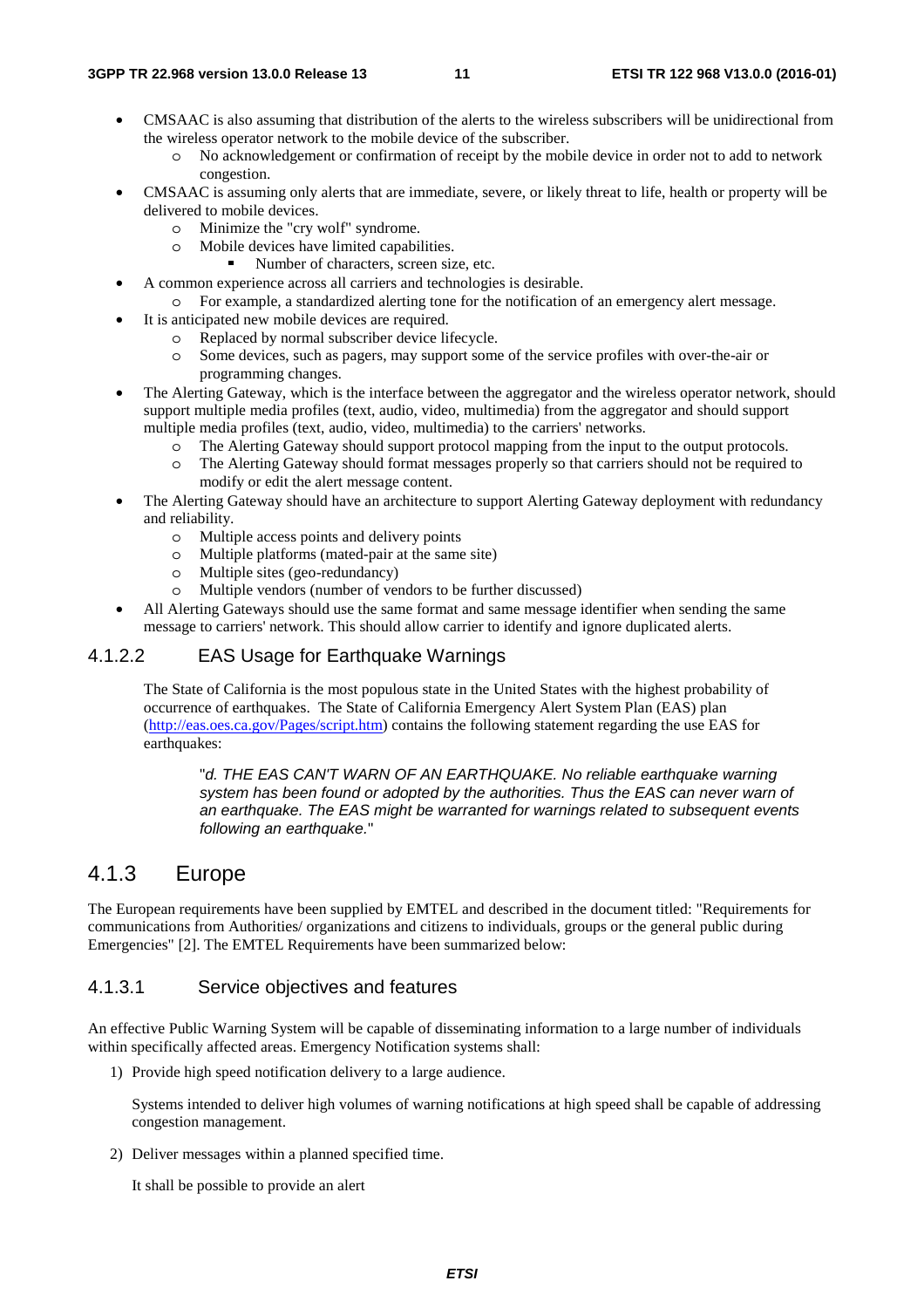- to 50% of the citizens in the relevant area within 3 minutes, and
- to 97% of the citizens in that area within 5 minutes

The period of three minutes is the period between the moment when the message is submitted to the Public Warning System and the moment the notification is provided to the citizen.

In networks that support a "message delivery acknowledgement" facility, Public Warning Systems shall be able to retry until acknowledgement is received. In systems that do not support delivery acknowledgement, the message shall be repeated at a regular interval for as long as the notification is valid.

- 3) Offer sufficient details of the emergency situation and sufficient instructions regarding actions to be taken by the public.
- 4) Allow information delivery to specific targeted audiences or geographies.

Public Warning Systems shall support delivery of notification messages to those with special needs, such as hearing and vision impaired.

The ability to deliver messages in government authorized languages shall be supported.

Citizens need to have relevant information that is specific to their location and the location of the emergency. A reference indication for the grid of the coverage area could be:

- 1 km inside community boundaries,
- 5 km outside community boundaries,
- 30 km in rural areas,
- 60 km over sea or desert
- 5) Be fully accessible to the right authorities.

Emergency notification systems shall provide multiple means for authorized users to launch a notification event

Public Warning Systems shall provide protection of data used for operation of the system.

Emergency notification systems shall be capable of tracking, capturing, and reporting performance criteria associated with individual notification events.

6) Be intrusive.

Emergency messages shall be specifically recognisable as being an emergency message that cannot be mistaken for an ordinary message.

The Warning Notification should stay active regardless of the user setting, until the notification is acknowledged by the user. This does not necessarily mean that any response shall be sent back over the network, merely that the user must click a key to stop the notification.

It shall be possible for the user to review the message at a later time.

### 5 Aspects

### 5.1 Duration of delivery time

Duration of the delivery time can be affected by several factors including

- Amount of information in warning notification to be delivered
- Priority of the warning notification
- Size of the notification area for the delivery of the warning notification
- Number of subscribers within the notification area
- Requirements for the formatting of the warning notification suitable for the delivery technology being used and suitable for the capabilities of the receiving mobile device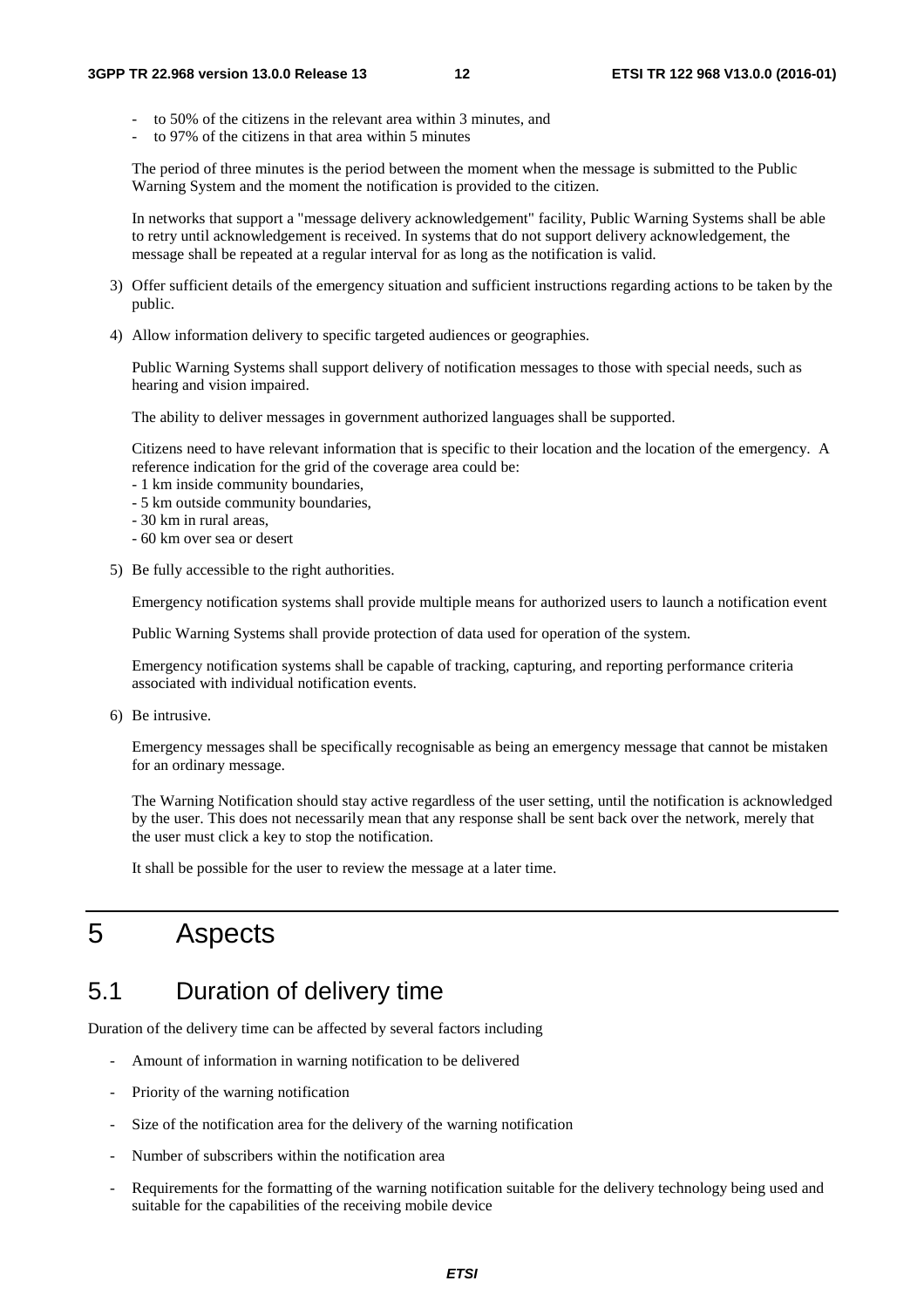- Radio access technology being used for the delivery of the warning notification (e.g., GSM, EDGE, GPRS, UMTS, I-WLAN)
- Technology being used for the delivery of the warning notification (e.g., SMS, CBS, MBMS)

Duration of the delivery time for wireless operators is the time from the receipt of the warning notification by the wireless operator, i.e. the edge of the 3GPP network, to the time that the warning notification is received sufficiently by the mobile device to initiate appropriate action.

Message delivery provisioning may be required to satisfy Warning Notification Provider requirements.

#### 5.1.1 Delivery time for most urgent warning notifications

Delivery time of the most urgent PWS warning notification should be as short as possible (i.e. seconds rather than minutes). Warning notifications may also contain supplementary information (e.g. map to refuge facilities, time table of food distribution, etc.). Such notifications may be of lesser urgency.

### 5.2 Granularity of the distribution

Warning notification should be able to be delivered to the notification area desired by the warning notification provider.

Aspects from the perspective of the granularity of the distribution are following.

- It should be possible for the mobile operators to select the notification areas based on their network configuration of the area coverage such as distribution of cells, Node Bs, RNCs, etc.
- the Notification Area, e.g. prefecture, county, can be statically or dynamically designated by Warning Notification Provider.
- In case of power failure, cells may loose their operational status, which could impact the granularity of the coverage area.
- If the notification message includes a geographic area (e.g. latitude/longitude coordinates) and/or a civil area description of the emergency impacted area, the use of such data for PWS is for further study and up to operator policy.

#### 5.3 Information element and volume

Aspects from the perspective of information element and amount of data are following.

- PWS should provide the mechanisms for the delivery of all types or categories of warning notifications and alerts to mobile subscribers within the area desired by the warning notification provider.
- PWS should be flexible to allow support for all current and future types or categories of emergency events and not be designed to support specific type(s) of emergencies or events requiring notification.
- PWS should have the flexibility to support new categories or types of warning notification or alerts that may be defined by the regional regulatory or other requirements.
- PWS should be able to transfer warning notification with a minimal amount of data in order to support regional requirements such as the Japanese-specific Earthquake Early Warning system.
- Based upon regional requirements or operator preference, PWS should be able to transfer large data (e.g. as for audio or video data) within the warning notification in order to send, for example, a map of safe area or emergency facility.
- UE behaviours after receiving a Warning Notification (e.g. whether to display text in the foreground, whether to ring a buzzer, whether to vibrate).
- Warning Notification should be distinguished from notification generated for other notification services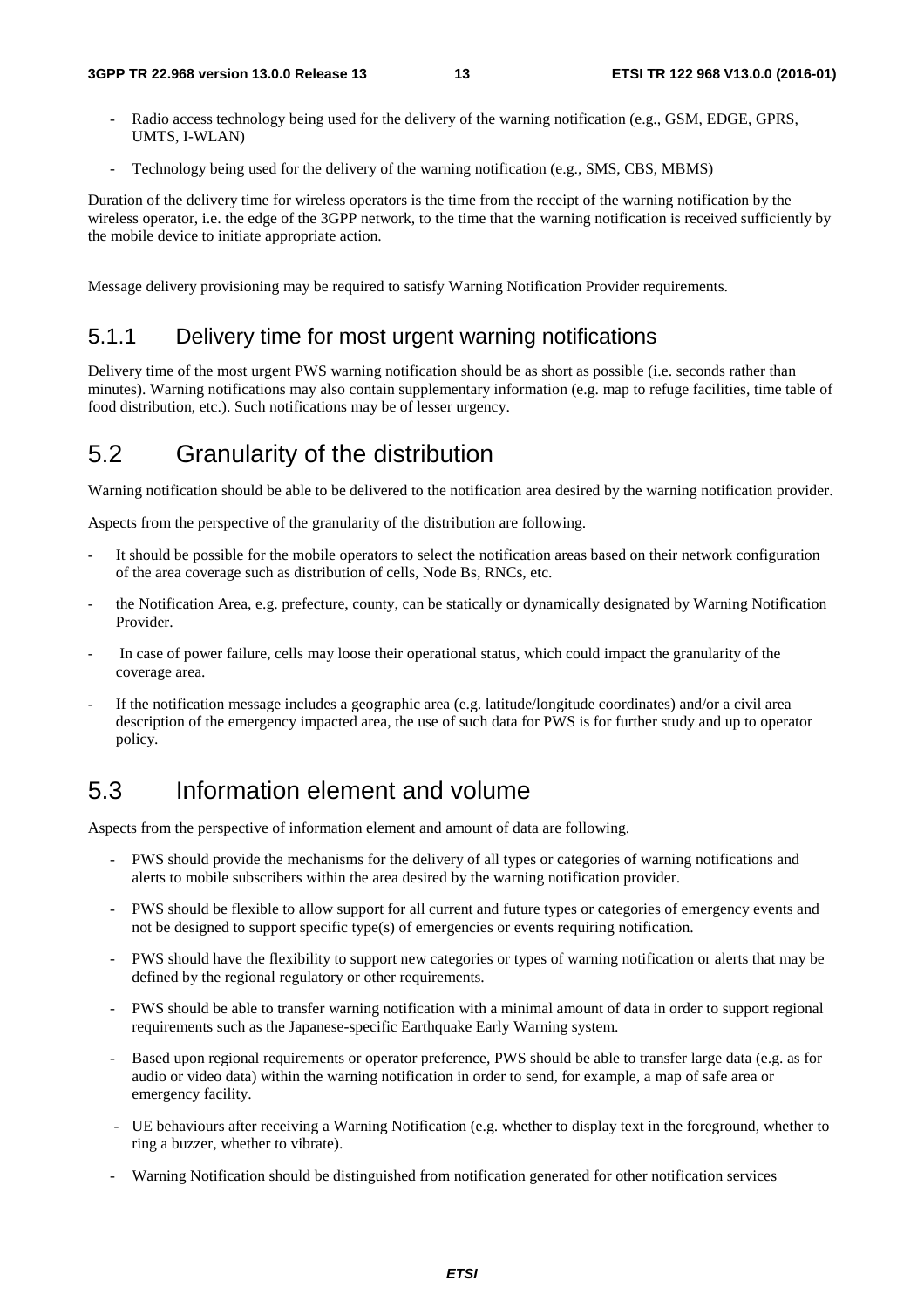- Specific contents of PWS warning notifications are not defined by 3GPP. The contents of warning notifications are highly dynamic in nature and are subject to regulatory requirements. The PWS standards should define the mechanisms and associated flexibility to support various types of warning notification data types.
- Amount of data required for each information element (e.g. UE behaviours, emergency types) should be clarified for Stage2, Stage3 specifications, especially for most urgent warning notifications.

#### 5.3.1 Information element and volume for most urgent warning notifications

The length of the message will affect the speed of delivery. Therefore the notification sent by the notification provider should be as short as possible for the fastest delivery. However, it should be noted that the notification provider may not be able to optimise its notifications for PWS. Therefore it may be necessary to optimize the notifications before PWS however this optimization function is outside the scope of 3GPP.

#### 5.4 Network Resilience

It has to be noted that after a major incident big parts of the network infrastructure might be destroyed/damaged (e.g. after flooding, earthquake). As the main goal for PWS is to notify as many users as possible network resilience should be studied further.

#### 5.5 User Interface

The warning notification delivered to the user's terminal should be understood by the user with minimal knowledge of the UE. The 3GPP PWS standards should therefore provide generic guidelines for UI aspects.

If PWS reception is activated on the UE, these guidelines could include e.g.

- A designated acoustic/visual signal dedicated to PWS
- Terminal behaviour when a warning notification is received in IDLE mode. An example can for instance be;
	- The terminal is set to ringing mode (if previously being in silent mode)
	- Speaker is set to highest volume (PWS warning notification dependent)
	- The vibrator is being activated
	- The warning notification is automatically played out (PWS warning notification dependent)
	- The warning message should stay on regardless of user settings until the message indication is acknowledged by the user.
- Terminal behaviour when a warning notification is received in ACTIVE mode
	- It should be possible for users to configure the behaviour of a terminal when having ongoing communication. The configurable part should concern at least volume adjustment. Note that different regulatory requirements might exist with regards to pre-emption of ongoing calls.
- Terminal capability for user operation when/ after a warning notification is received. An example can for instance be;
	- The acoustic/ visual signal can be suppressed by users' manual operation (e.g. by pushing keys)
	- After the signal is suppressed by manual operation, it should be possible to suppress duplicate notifications received later. A duplicate is a repetition of a previous notification as determined by a parameter such as a message ID.
- PWS should support users with special needs e.g. deaf, blind, elderly people and children. An example terminal capability can for instance be;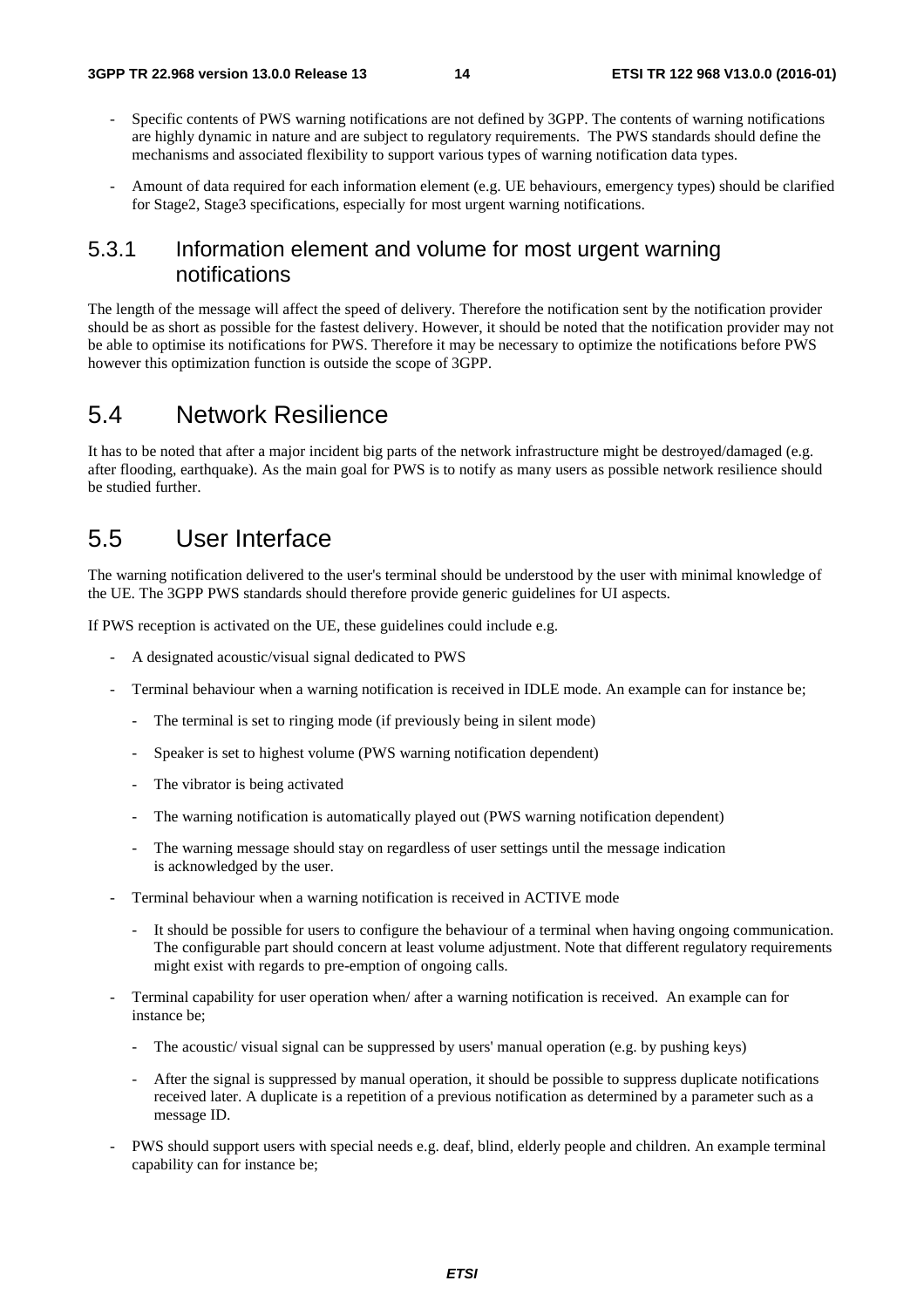- Terminal behaviours (e.g. specified ring tone, vibration) can help these users understand emergency events easily. In order to improve the user experience and simplify user education a single special notification tone and/or vibration cadence is desirable.
- It should be possible to store the received Warning Notifications in the UE and access them at a later time.
	- It should be possible for the user to review the message at a later time.
- The Warning Notification should be presented to the user

#### 5.6 Priority

Aspects from the perspective of priority are following.

- The priority of warning notifications is given in accordance with regional regulatory requirements or operator's policy.
- Notifications are processed in the order they are received by the network.
- In addition, Notifications may be sequenced by the PLMN according to priority of notification if each Warning Notification Provider is directly connected to the PLMN.

#### 5.7 Security

Aspects of security are following.

- Spoofing prevention: it should not be possible to spoof a warning notification.
- Integrity protection of warning notifications should be possible.

## 5.8 Support of roaming subscribers

A PWS service should be able to alert roaming subscribers users just as it alerts its home subscribers users and it should do so in relevant languages , or in such a way that the warning notification can reasonably be understood. Under no circumstances, shall the network will translate, or in any other way, change the content of the notification. The network will neither filter notifications nor select the notification based on the subscription data of the subscribers stored in the network entities.

#### 5.9 Support in legacy handsets

Legacy handsets, related to PWS, are handsets that may not be PWS capable.

Support of PWS in legacy handsets is subject to regulatory requirements and/or operator's policy.

#### 5.10 Support of Warning Notification Providers

Following are example functionalities that Warning Notification Providers may provide through interaction with PLMN operators.

- activation of Warning Notification delivery
- cancellation of Notification Message

A cancellation is a command to the Public Warning System to stop dissemination of a specific Warning Notification.

#### 5.11 UE Aspects

Battery life should not be significantly reduced by PWS. Guidelines for supporting PWS capabilities should be clarified by type of terminal (e.g. handset, PCMCIA).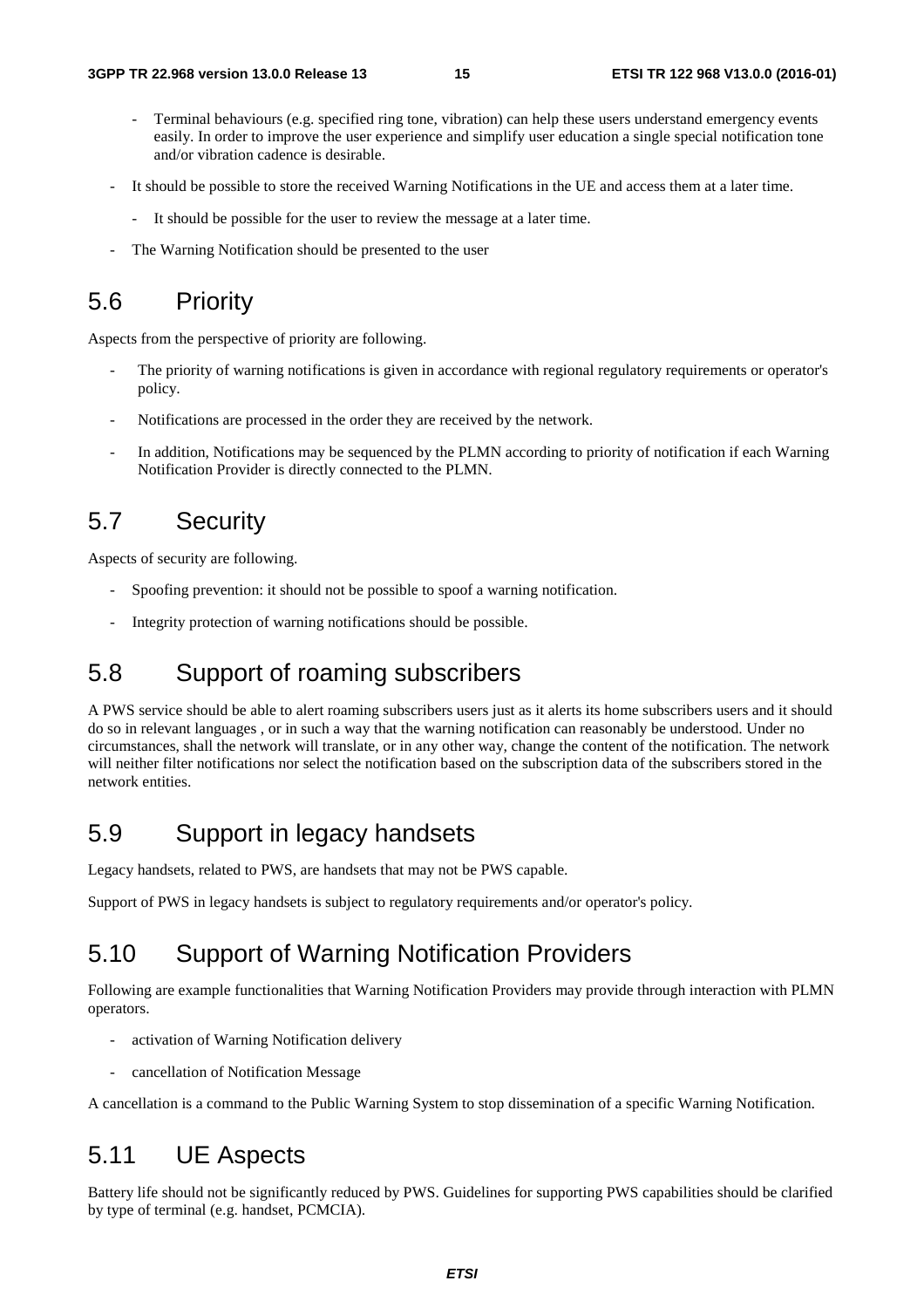#### 5.11.1 User Interface

The warning notification delivered to the user's terminal should be understood by the user with minimal knowledge of the UE.

Depending on regulatory requirements and operator policy terminal behaviour should follow the user defined settings or predetermined settings. A special group of settings may be used for warning notifications in which case the user may or may not be able to change the settings.

The 3GPP PWS standards should therefore provide generic guidelines for UI aspects. For instance these guidelines could include:

- Activation of a special acoustic/visual signal dedicated to PWS
- Terminal behaviour when a warning notification is received in IDLE mode can, for instance be:
	- The terminal is set to ringing mode (if previously being in silent mode)
	- Speaker is set to highest volume (PWS warning notification dependent)
	- The vibrating alert is activated
	- The warning notification is automatically played out (PWS warning notification dependent)
	- The warning notification should stay on regardless of user settings until the message indication is acknowledged by the user.
- Terminal behaviour when a warning notification is received in ACTIVE mode
	- It should be possible for users to configure the behaviour of a terminal when having ongoing communication. The configurable part should concern at least volume adjustment. Note that different regulatory requirements might exist with regards to pre-emption of ongoing calls.
- Terminal capability for user operation when/ after a warning notification is received. An example can for instance be;
	- The acoustic/ visual signal can be suppressed by users' manual operation (e.g. by pushing keys)
	- After the signal is suppressed by manual operation, it should be possible to suppress duplicate notifications received later. A duplicate is a repetition of a previous notification as determined by a parameter such as a message ID.
- PWS should support users with special needs e.g. deaf, blind, elderly people and children. An example terminal capability can for instance be;
	- Terminal behaviours (e.g. specified ring tone, vibration) can help these users understand emergency events easily. In order to improve the user experience and simplify user education a single special notification tone and/or vibration cadence is desirable. These same behaviours can benefit all users.
- It should be possible to store the received Warning Notifications in the UE and access them at a later time.
	- It should be possible for the user to review the message at a later time.
- The Warning Notification should be presented to the user
- Note: Care should be used in selecting the predetermined settings. It may not be advisable to override the silent mode and set the volume to maximum for instance when the users are in hospitals, doctor"s offices, restaurants, or theatres. In addition, this behavior may not be advisable when users are connected to the device with an earpiece including headsets for the hearing impaired. An objectionable user experience could lead to users disabling warning notifications.

#### 5.11.2 Support in legacy handsets

Legacy handsets, related to PWS systems, are handsets that may not be PWS capable.

Support of PWS in legacy handsets is subject to regulatory requirements and/or operator's policy.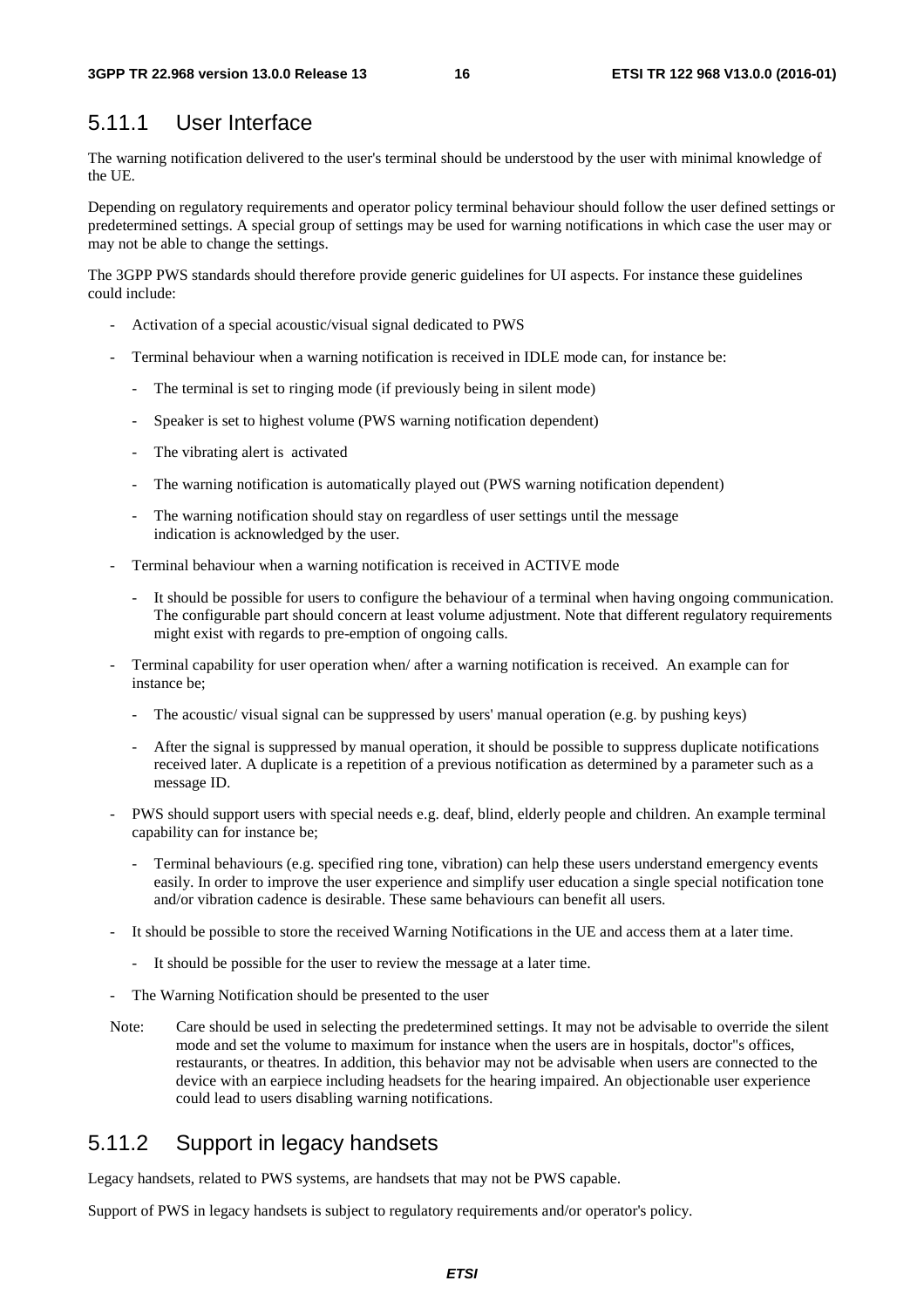#### 5.11.3 Physical Aspects

Battery life should not be significantly reduced by PWS.

Guidelines for supporting PWS capabilities should be clarified by type of terminal (e.g. handset, PCMCIA).

#### 5.11.4 Enabling and disabling of PWS warning notifications

It should be possible for users to "opt-out" of some or all warning notifications provided by the PWS service. The "optout" concept assumes that the PWS functionality is enabled in the UE without any user intervention when the UE is initially put into use. The user then can select UE options via the UI to disable, or later re-enable, the terminal behaviour in response to some or all warning notifications The ability to disable some of the PWS warning notifications may be subject to regulatory requirements.

Editor Note: If the UE is enabled for PWS in the HPLMN then it should remain enabled for PWS when roaming, likewise when the roamer returns to the HPLMN then PWS should be returned to the original state, subject to the regulatory requirements and operator policy.

### 5.12 Subscription & Charging Aspects

It should be noted that some regulators may require unregistered UEs to receive PWS messages. Therefore, the ability to provide PWS to unregistered UEs is for further study.

It should be possible to provide PWS service without charging the subscriber.

It should be possible for the PLMN to charge the warning notification provider.

### 5.13 Delivery & Receipt Confirmation Aspects

Message alert confirmation should not be required. Although message confirmation is a logical vehicle for verification of message delivery, establishing and utilizing a schedule for message repetition can also increase the likelihood of a successful delivery.

A major reason for not requiring message confirmation relates to the additional load that will be put on the network during a time when network resources are very scarce and highly needed by first responders, such as an ambulance and medical services. This was aptly demonstrated during the 2005 subway and bus bombings in London.

### 5.14 Periodic Testing Aspects

Testing aspects are outside the scope of 3GPP. Test messages, if any, are defined outside of 3GGPP. These test messages are transparent to the Network Operator and 3GPP network and are treated like all other messages.

### 5.15 Relationship of PWS with Other Regulatory Aspects

Provisioning of PWS services, should be in accordance with regional requirements and operators' policy. Fulfilling regional regulatory requirements for existing regulatory services such as emergency call services, Wireless Priority Service, and Lawful Intercept Service may have an impact on PWS requirements which should be taken into consideration.

### 5.16 Congestion situation

The PWS should be able to deliver warning notifications under network-congested conditions within the required time frame.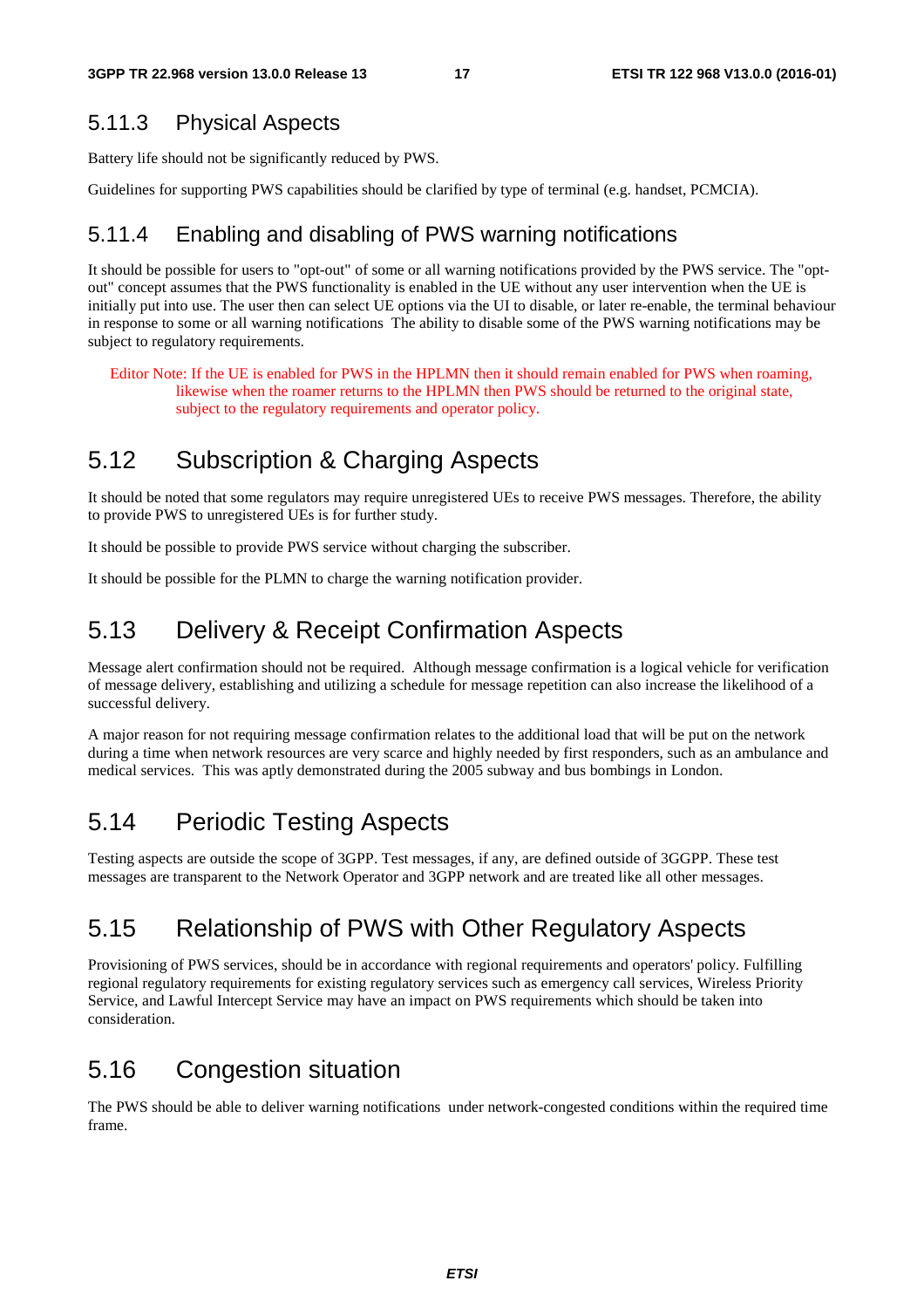## 5.17 Enabling and disabling of PWS service

The PWS functionality should be enabled in the UE without any user intervention when the UE is initially put into use.

It should be possible for the user to fully or partially enable and disable the PWS functionality. The ability of disabling some of the PWS functionalities may be subject to regulatory requirements.

If the PWS requires provisioning, this will be done according to the regulatory requirements and operator policy.

If the UE is provisioned for PWS in the HPLMN then it should remained provisioned for PWS when roaming, likewise when the roamer returns to the HPLMN then PWS should be returned to the original provisioned state, this will be done according to the regulatory requirements and operator policy.

## 7 Conclusion

#### 7.1 Overall Conclusions

TSG SA1 has studied requirements for a global Public Warning System. In writing the present document requirements relevant to the European region has been identified [2] and additional requirements have been received from Japan for most urgent warning notifications (EEW). It may be expected that new additional requirements could arrive from the North American Region and thus the requirement set for a global PWS is not yet fully stable.

The requirements/working assumptions from the 3 regions included in the study are significantly different. However it is desirable to specify a PWS, which could fulfill all regions" requirements.

With the European region requirements provided in [2], as well as the even stricter requirements (eg. for Japan) in some aspects for most urgent warning notifications, SA1 concludes that current specifications are not sufficient to cover all the scenarios identified in this document. The support for most urgent warning notifications is a matter for each PLMN operator or each region.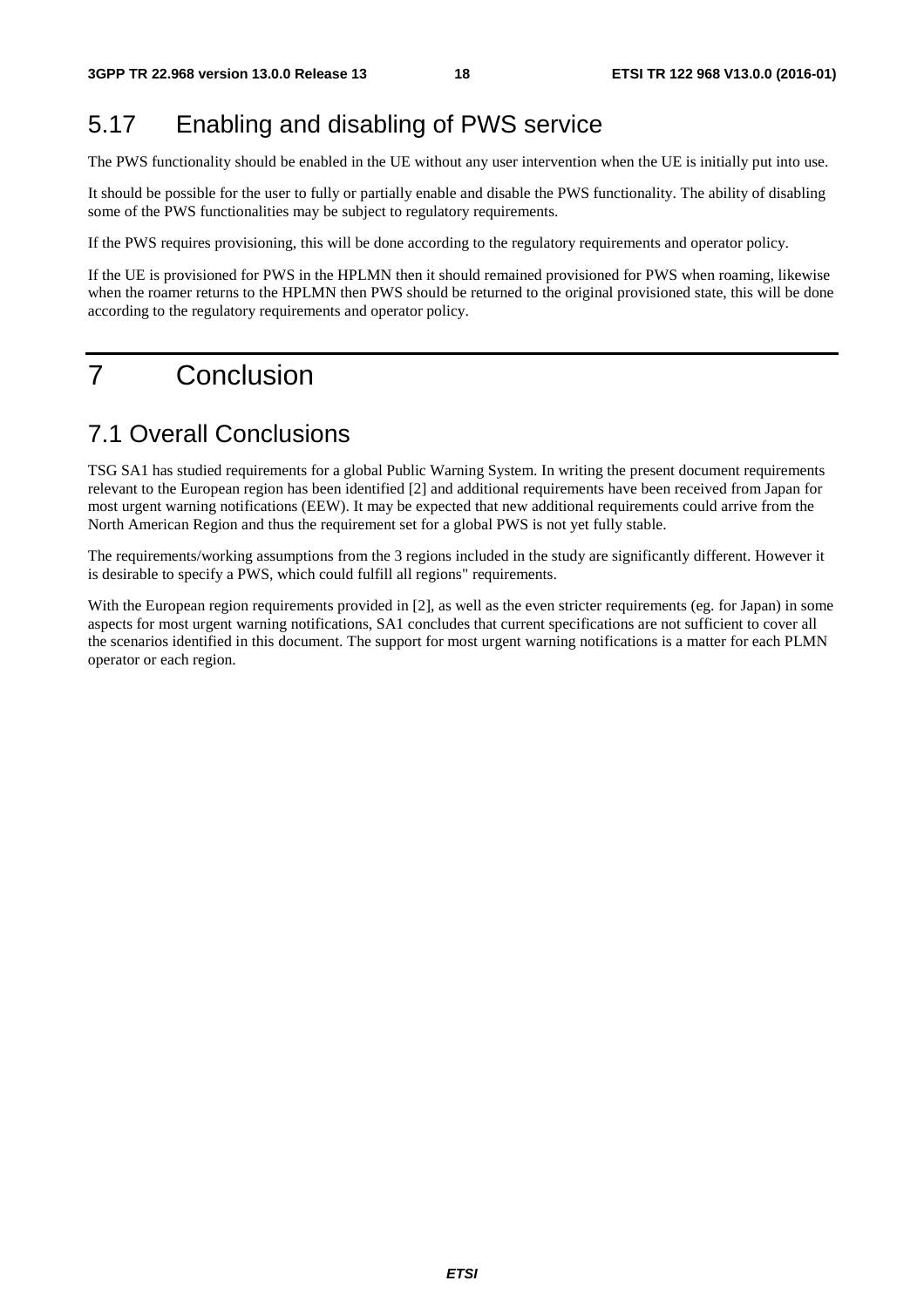## Annex A: US - Public Warning System (PWS) use cases

## A.1 Public Warning System (PWS) use cases

The mechanisms for the delivery of alerts via the Public Warning System are sensitive to the geographic size and the subscriber density within the alerting area. Consequently, the following five PWS use cases vary in geographic size and subscriber density:

use case #1 – Small local area. use case #2 – Small town or city use case #3 – Average size city use case #4 – Large city or metropolitan area use case #5 – National

For all use cases, it is assumed that all details associated with the emergency alert including instructions of actions to take by the subscriber are being delivered. Consequently, large emergency alert messages would be sent to the subscribers as noted in the common parameter section below.

#### A.1.1 Common Parameters for use cases 1-5

The alert messages will have the following characteristics:

Notification of hazardous situation that poses an imminent threat to public health or safety

Provide appropriate instructions for actions to be taken by individuals affected or potentially affected by such a situation

Notify public when hazardous situation has ended or has been brought under control.

The following are the assumptions and parameters which are common for all of these use cases:

- 30% of the population in the affected area has GSM phones<sup>1</sup>
- 80% of subscribers have their mobile phones turned on
- 8 SDCCH per square mile
- Block probability of 2%

1

- Average call duration is 60 seconds
- Alert messages will be issued during the Busy Hour (BH)
- Two alert messages will be issued
	- First alert message will be the event notification
		- If text, message content is 1,000 characters<sup>2</sup>
		- If audio, message content is 60 seconds<sup>3</sup>

**<sup>1</sup>** CTIA estimates cellular penetration to be approximately 60% in the United States and it is assumed for this analysis that 50% of the cellular phones in the US are GSM based and 50% are CDMA based.

**<sup>2</sup>** Based upon an actual flash flood warning message issued by the National Weather Service for the state of Utah in the United States on Tuesday October 18<sup>th</sup>, 2005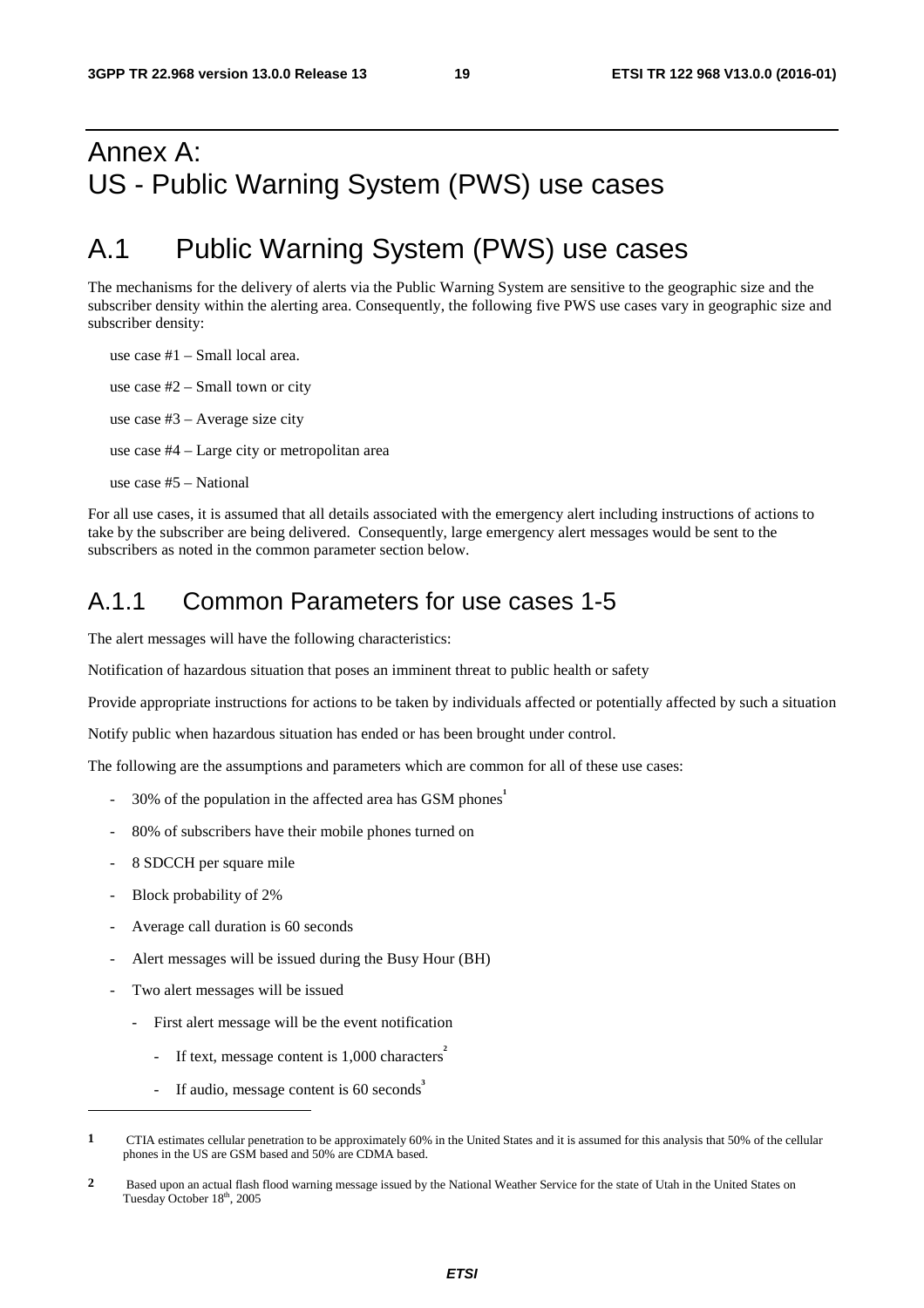- Second alert message will be the event cancellation
	- If text, message content is 500 characters**<sup>4</sup>**
	- If audio, message content is 30 seconds<sup>5</sup>
- The first and second alert messages will be initiated 60 minutes apart

## A.2 Use case #1 – Small Local Area

A railroad car containing chlorine gas has derailed in an urban area. The railroad car has been damaged and chloride gas is starting to escape. Based upon the current wind and weather conditions, the public safety officials have determined that the surrounding areas need to be evacuated immediately. Based on this determination, the local authorized government agency has decided to activate the Public Warning System to send an evacuation message to the citizens in the affected area.

Emergency alert parameters for this use case:

- Size of affected area is 3 square miles
- 2,850 people per square mile
- 1,275 housing units per square mile

## A.3 Use case #2 – Small Town or City

A tornado has been spotted 10 miles southwest of a small town in "tornado alley" of the US Midwest. This tornado is moving northwest directly toward this small town at approximately 20 miles an hour. The local public safety officials have determined that there is a high probability that the tornado will hit their small town in approximately 30 minutes. Based upon this determination, the local authorized government agency has decided to activate the Public Warning System to send a tornado warning alert message to the citizens in this small town and to advise them to take cover.

Note**:** For an actual tornado related event, a series of alert messages would be issued as the tornado moved and remained a public safety issue. For simplification of the analysis, it is assumed that only one notification message and one cancellation message will be sent.

Emergency alert parameters for this use case:<sup>7</sup>

- Size of small town is 16 square miles
- Population of the small town is 45,000
- 2,850 people per square mile

-

- 1,275 housing units per square mile
- **3** Based upon an actual flash flood warning message issued by the National Weather Service for the state of Utah in the United States on Tuesday October 18<sup>th</sup>, 2005
- **4** Based upon the actual cancellation message of a severe thunderstorm warning message issued by the National Weather Service for central Arizona of the United States on Tuesday October 18<sup>th</sup>, 2005
- **5** Based upon the actual cancellation message of a severe thunderstorm warning message issued by the National Weather Service for central Arizona of United States on Tuesday October 18th, 2005
- **6** Census data of 2000 for Redmond, Washington USA was used to determine population and household density
- **7** Census data of 2000 for Redmond, Washington USA was used to determine city size, population and household density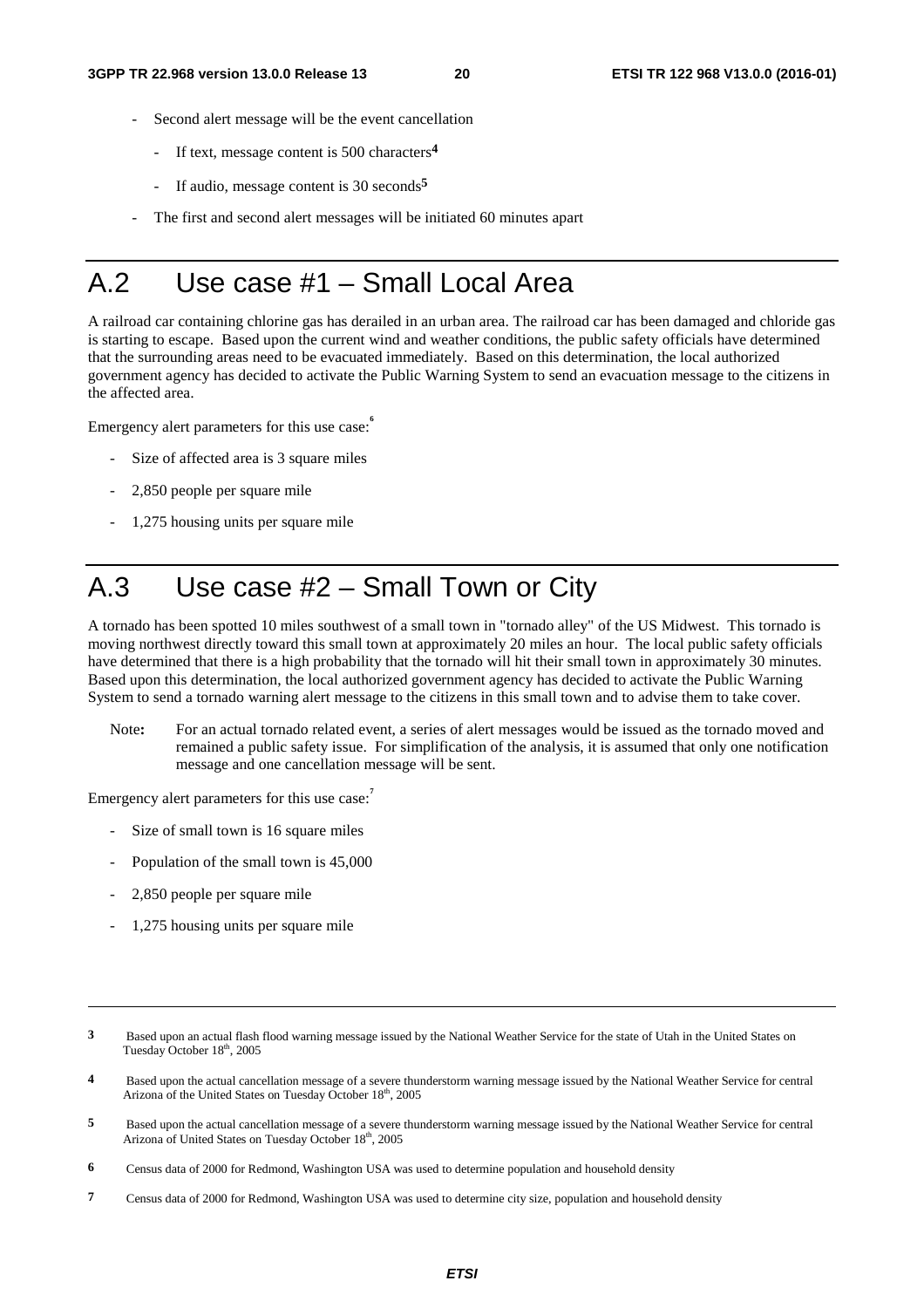## A.4 Use case #3 – Average Size City

A large explosion has occurred at a nuclear power plant which is located near an average size city. It is currently unknown if the explosion was a terrorist act or an industrial accident. The containment vessel and control mechanisms of the nuclear reactor have been severely damaged. There is an imminent risk that the nuclear reactor may melt down with the resultant release of radioactive material. The current predominant winds would carry any airborne radioactive material to this average size city. The local authorized government agency has decided to activate the Public Warning System to warn the citizens of this average size city and to instruct them to immediately shelter in place.

Note: For an actual nuclear plant related event, a series of alert messages would be issued as the situation changed. For simplification of the analysis, it is assumed that only one notification message and one cancellation message will be sent.

Emergency alert parameters for this use case:<sup>8</sup>

- Size of city is 68 square miles
- Population of the city is 633,500
- 9,316 people per square mile
- 4,476 housing units per square mile

## A.5 Use case #4 – Large City or Metropolitan Area

In a manner similar to the subway bombings in London in September 2005, a series of explosions have occurred almost simultaneously at three subway platforms in a large city. The subway system of the large city is temporarily halted while public safety officials assess the damage and the potential risk of additional bombings. These bombings are believed to be terrorist attacks and there is a possibility of more imminent bombings at other subway platforms or other types of mass transportation. The local authorized government agency has decided to activate the Public Warning System to warn the citizens of the large city and to instruct them to remain where they are (e.g., stay in their offices and homes).

Note: For an actual subway bombing event, a series of alert messages would be issued as the situation changed. For simplification of the analysis, it is assumed that only one notification message and one cancellation message will be sent.

Emergency alert parameters for this use case:<sup>9</sup>

- Size of city is 33 square miles
- Population of the city is approximately 2.21 million
- 66,940 people per square mile

1

- 34,756 housing units per square mile

## A.6 Use case #5 – National (entire United States)

Two radiological devices (i.e. "dirty bombs") have been detonated nearly simultaneously in two US cities. These detonations occurred in one large metropolitan city and one average size city. Based upon intelligence information, there is a possibility that detonation of additional radiological devices in other large and small US cities may occur in the very near future. The threat level of the Homeland Security Advisory System has been raised to the highest level or

**<sup>8</sup>** Census data of 2000 for the city of Washington, D.C. USA was used to determine city size, population and household density

**<sup>9</sup>** Census data of 2000 for the city of Manhattan, New York. USA was used to determine city size, population and household density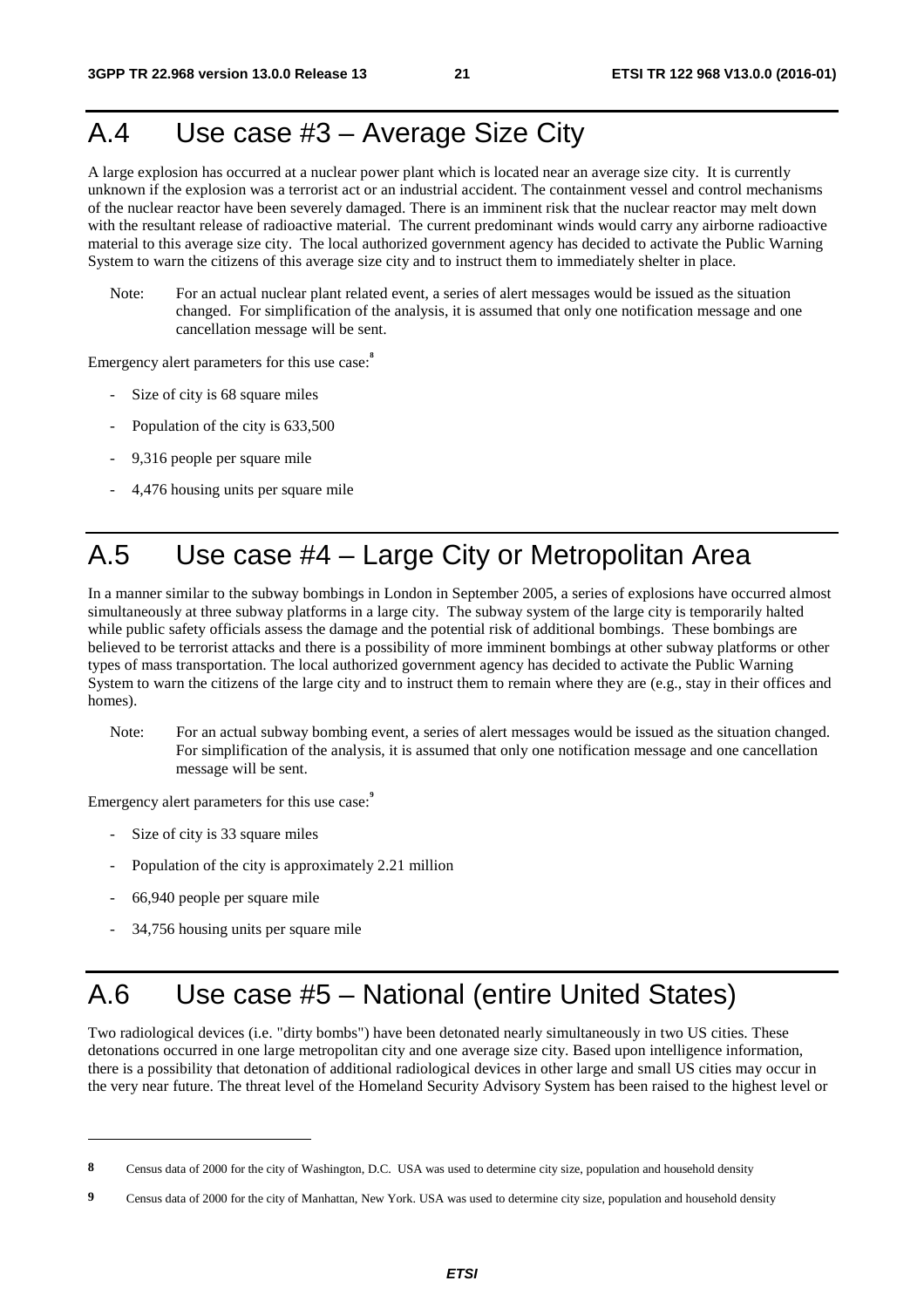the Red Level. The President of the United States has decided to issue a national alert on the Emergency Alert Systems to advise and warn all people in the United States.

Emergency alert parameters for this use case:<sup>10</sup>

- 3.5 million square miles
- Population of the US is approximately 296 million
- 108 million housing units
- Approximately 90% of population live in top 100 metropolitan areas

### A.7.1 Use case: Provide Information to UE

When a flood is caused, a Warning Information Provider might deliver three kinds of information related to the flood (e.g. flood warning, current status of damage, and a map to emergency facilities) by Public Warning System, and required UE behaviours by information might be different.

For example, flood warning is urgent information, so a Warning Message of flood warning with a buzzer helps the users become aware of the Warning Message and take actions quickly. On the other hand, information on a map to emergency facilities is not always urgent information, so ringing a buzzer is not always required.

Therefore, it is convenient for a Warning Information Provider or PLMN operator to be able to provide information to the UE which enable it to alert the user as to the urgency of the warning (e.g. combination of whether to ring a buzzer, whether to vibrate, and whether to display text of Warning Message in the foreground).

### A.7.2 Emergency Type

-

In order for PWS to support a multilingual subscriber base, one of solutions might be to deliver a Warning Notification with text in the native language of the subscriber. But, this solution is impractical especially for most urgent message because it takes delivery time five times longer to deliver the five Warning Notifications, which means in five different languages, more than to deliver a Warning Notification in a language by CBS, for instance.

In this case, Event Code, which is used for Emergency Alert System in the US, might be useful. For example, assuming that a PWS service is provided in Thailand and an emergency event occurs there, Warning Notification in Thai and common language such as English might be delivered, but not in Japanese. Then, if Japanese people, who don't familiar with both Thai and English are visiting there, they can not understand the warning notification in these languages. In order to resolve this issue, event codes might be useful because each Event Code is corresponded to each emergency type, so can be corresponded to each predefined text in their native language in their handsets. Thus, subscribers can understand the warning notification with Event Code, even if not described directly in their native languages.

Note: Information on Event Code in detail is provided in the following web site: (http://en.wikipedia.org/wiki/Specific\_Area\_Message\_Encoding)

**<sup>10</sup>** United States census data of 2000. was used to determine population and household density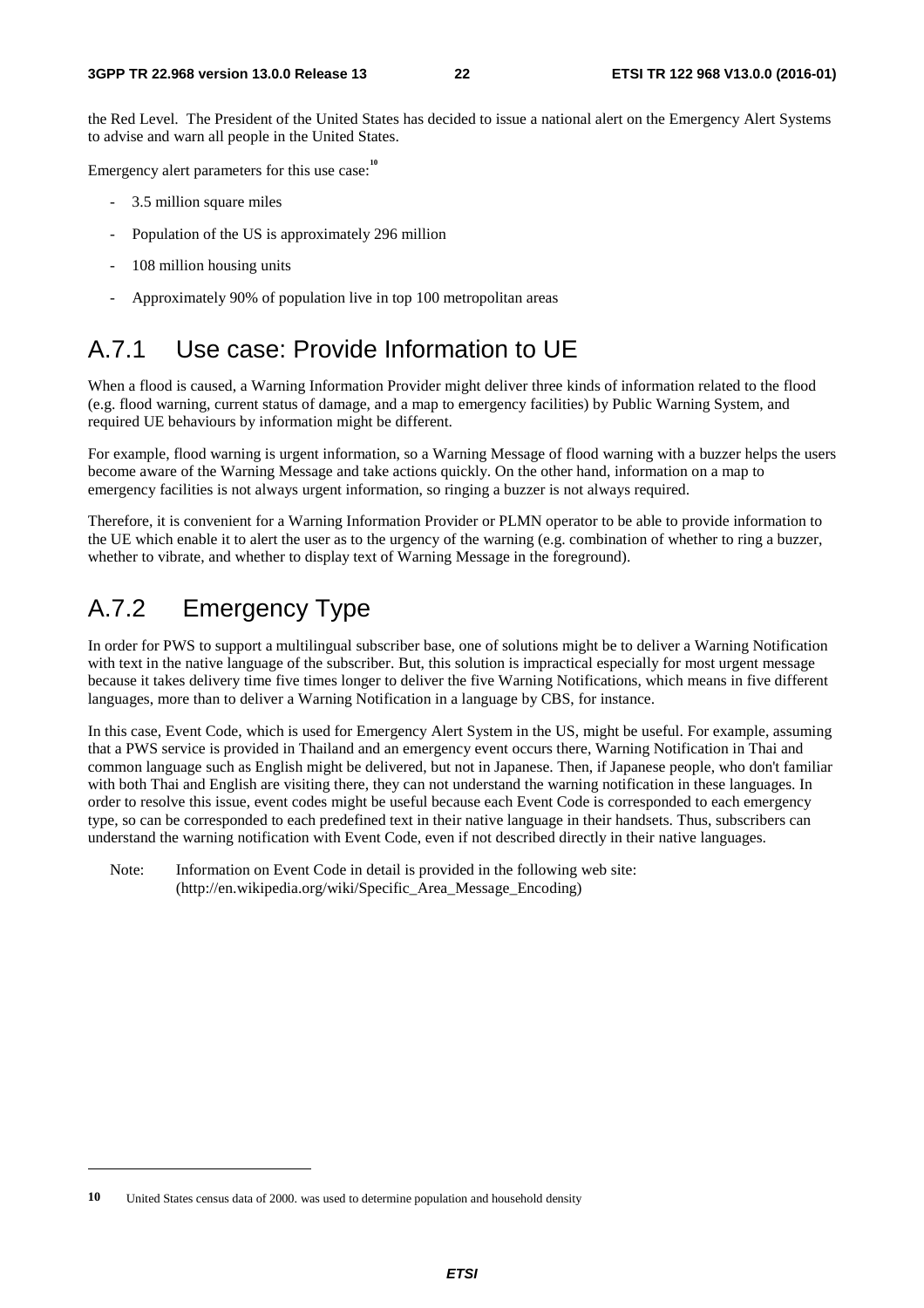## Annex B: Japan - Public Warning System (PWS) use cases Earthquake and Tsunami warning

## B.1 General description - earthquake

This section describes overall procedure of earthquake warning with Figure X.



#### **Figure B.1: Overall procedure of Earthquake Early Warning**

Primary wave of earthquake

When an earthquake happens, two types of waves are produced: Primary wave and Secondary wave. Primary waves (Pwave) which have little destructive force travel at 7 km/sec speed, whereas Secondary waves (S-wave) which have a major destructive force travel at 4 km/sec. Therefore, detection of Primary waves can provide early warning information for earthquakes before damage has been caused in the affected area.

- Overall procedure of Earthquake Early Warning

(1) When the Earthquake Early Warning System deployed by the Japanese Government detects Primary wave at more than two sensors, and then estimates the epicentre and Japanese earthquake scale per district (e.g. 186 districts are designated by the Japanese Government). When the system creates Earthquake Early Warning information, which includes the estimated epicentre and scale, the system sends it to Public Warning System which is deployed by mobile operator.

(2) When a delivery server for PWS receives the information, the server delivers it to handsets in target areas. When the handsets receive the information, they display it or sound.

(3) When users become aware that Secondary wave is going to reach soon, and they take safety measures (e.g. extinguishing gas stoves, opening doors, hiding under the table, moving to a safer place).

### B.1.1 Importance of shortening delivery time

This section shows importance of shortening delivery time for Earthquake Early Warning.

#### B.1.1.1 Delivery time for Earthquake Early Warning

Earthquake Early Warning (i.e. Primary wave indication) makes no sense unless it is delivered to users before Secondary wave arrives at the area where the users camp. The shorter delivery time over PWS is, the higher percentage of the notification area can be notified. The following describes importance of shortening PWS delivery time with actual data.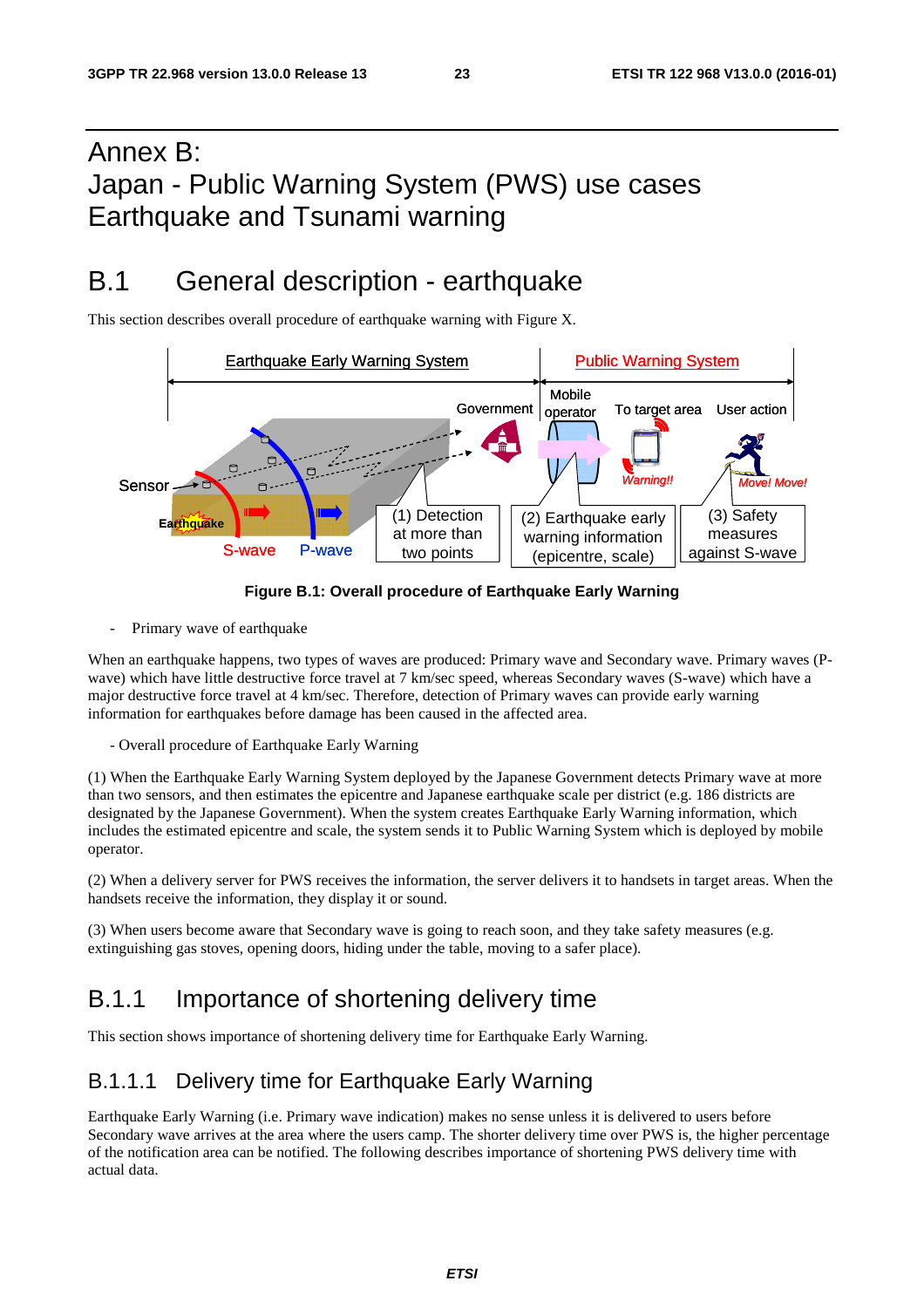The difference of speed between Primary wave and Secondary wave is about 3 km/sec. The distance from the earthquake epicentre to the area nearest to the epicentre in disaster areas is about 10-50 km. Therefore, arrival time interval at the area between Primary wave and Secondary wave is about 3-17 seconds. Whereas it takes about 5 seconds for earthquake detection system to send Earthquake Early Warning information to a mobile operator and it takes about 2-3 seconds for users to take safety measures. Therefore, it is meaningful to shorten PWS delivery time by the second.

#### B.1.1.2 Delivery time analysis over current CBS

This section shows delivery time from RNC to UE based on the procedures of CBS.

Regarding CBS, it takes about 8.4 seconds to deliver a message. Delivery time estimation of each procedure is based on the following.



**Figure B.2: Procedure of CBS** 

- 1) When RNC receive a Write-Replace message from CBC, the RNC transmit Paging Type 1 messages to target UEs per group through NodeB within PCCH. Then, the UEs triggered by PICH see the corresponding PCCH.
- 2) The RNC transmit System Information Update Request to NodeBs, and then the NodeBs update BCCH.
- 3) The NodeB transmit within BCCH, all the UEs in target areas see within the corresponding BCCH.
- 4) The RNC transmit BMC scheduleing message within CTCH, UEs see the corresponding CTCH and know the schedule for CBS messages within the CTCH.
- 5) The RNC transmit CBS message within the CTCH, UEs receive the CBS message within the CTCH.

It takes 5.72 seconds from step1 to step3, 2.56 seconds from step3 to step4, and 0.12 seconds from step4 to completion of receiving a page under the condition of delivering 1 page.

#### B.1.1.3 Effect of shortening delivery time

In this section, effect of shortening delivery time is described according to evaluation of one of past earthquakes. In the evaluation, delivery time of EEW message over PWS is compared with arrival time of S-wave and then it shows that how important shortening delivery time is for earthquake early warning.

Evaluation data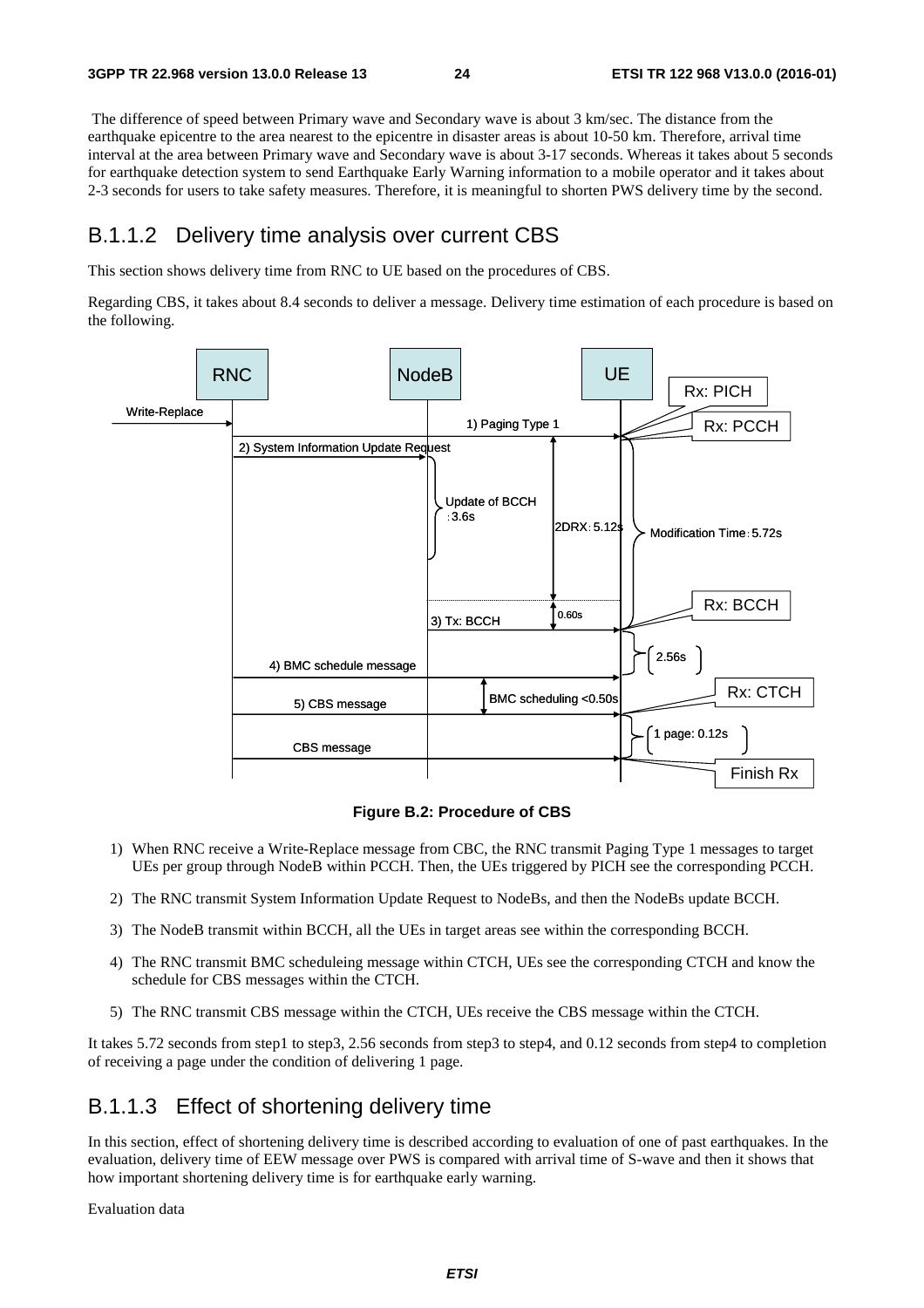A target of this evaluation is the 2004 Chuetsu earthquake because this earthquake is the most recent and great one in Japan and it is also one of inland earthquakes which are likely to cause greater damage than submarine earthquakes. Therefore, it is worse case and it is necessary to deliver PWS messages faster.

Then, in order to estimate arrival time of S-wave, 61 earthquake sensors which measured quakes greater than or equal to "5 Lower" on the Japanese earthquake scale when the 2004 Chuetsu earthquake happened are picked out from a database of past earthquakes published by Japanese government. The reason is that damage would be greater in cases greater than or equal to "5 Lower", so the EEW system issues EEW information. The number of sensors shows how wide affected areas are i.e. how many target users there are, because most sensors are deployed at each administrative district (e.g. city, town, and village) and like about 10km mesh (i.e. an average coverage area per sensor is about  $100 \text{km}^2$ ).

- Note 1: The EEW system collects information measured by each sensor and makes a database of location (i.e. latitude and longitude) of sensor and earthquake scale. The database is published by Japanese government on its web site and quoted from the following: [\(http://www.seisvol.kishou.go.jp/eq/shindo\\_db/shindo\\_index.html\)](http://www.seisvol.kishou.go.jp/eq/shindo_db/shindo_index.html)
- Note 2: "5 Lower" shows degree of damage that walls fall and windowpanes break. The greater the scale is, the greater the damage would be.

#### Procedure of evaluation

The following procedure describes how to evaluate effect of shortening delivery time by means of above mentioned data.

- 1. Calculate a propagation distance of S-wave between the epicentre and a sensor: D D is equal to the square root of geographical distance between the epicentre and a sensor squared plus depth of epicentre squared. The depth of epicentre is equal to 13 [km] and given by the database.
- 2. Propagation speed of S-wave: V V is equal to 3.5 [km/s] and given by the paper below.
- 3. Calculate arrival time of S-wave: T T is equal to D divided by V.
- 4. Draw a histogram, and then compare arrival time S-wave with delivery time of EEW message.
	- Note 3: Propagation speed of S-wave is quoted from the following paper: H. Yamanaka, et al., "Estimation of local site effects in the Ojiya city using aftershock records of the 2004 Chuetsu earthquake and micro tremors", (http://www.eri.u-tokyo.ac.jp/hirata/chuetsu/kakenHoukoku/5.2yamanaka.doc)

Evaluation: shortening delivery time

The following graph in Figure Y shows a histogram of arrival time of S-wave measured at each earthquake sensor in the 2004 Chuetsu earthquake. X-axis shows arrival time of S-wave of the earthquake, and Y-axis shows the number of sensors which measured the S-wave for the same 2.5 seconds of time interval.

Assuming that it takes 5 seconds for the EEW system to estimate the earthquake scale and then issue EEW information after an earthquake happens, delivery time of EEW message is assumed 8 seconds like in the estimation in section B.1.1.2, this graph shows that the EEW message is delivered to only about 37% of disaster areas before S-wave arrives. Then, taking extra time for taking safety measures into account, a delivery time of 8s can provide notification in time in only 13% of disaster areas.

At this moment, the only thing that 3GPP systems contribute to notify in time a higher percentage of the disaster area is shortening delivery time because both estimation time of earthquake scale and extra time of safety measures are not variable by 3GPP systems. If the delivery time is shortened by 5 seconds, it can deliver the message to 74% of the disaster areas and notify in time in about 37% of disaster areas.

Note 4: The statistics of past earthquakes says that it averagely took 5 seconds for the EEW system to estimate the earthquake scale and then issue EEW information after an earthquake happened.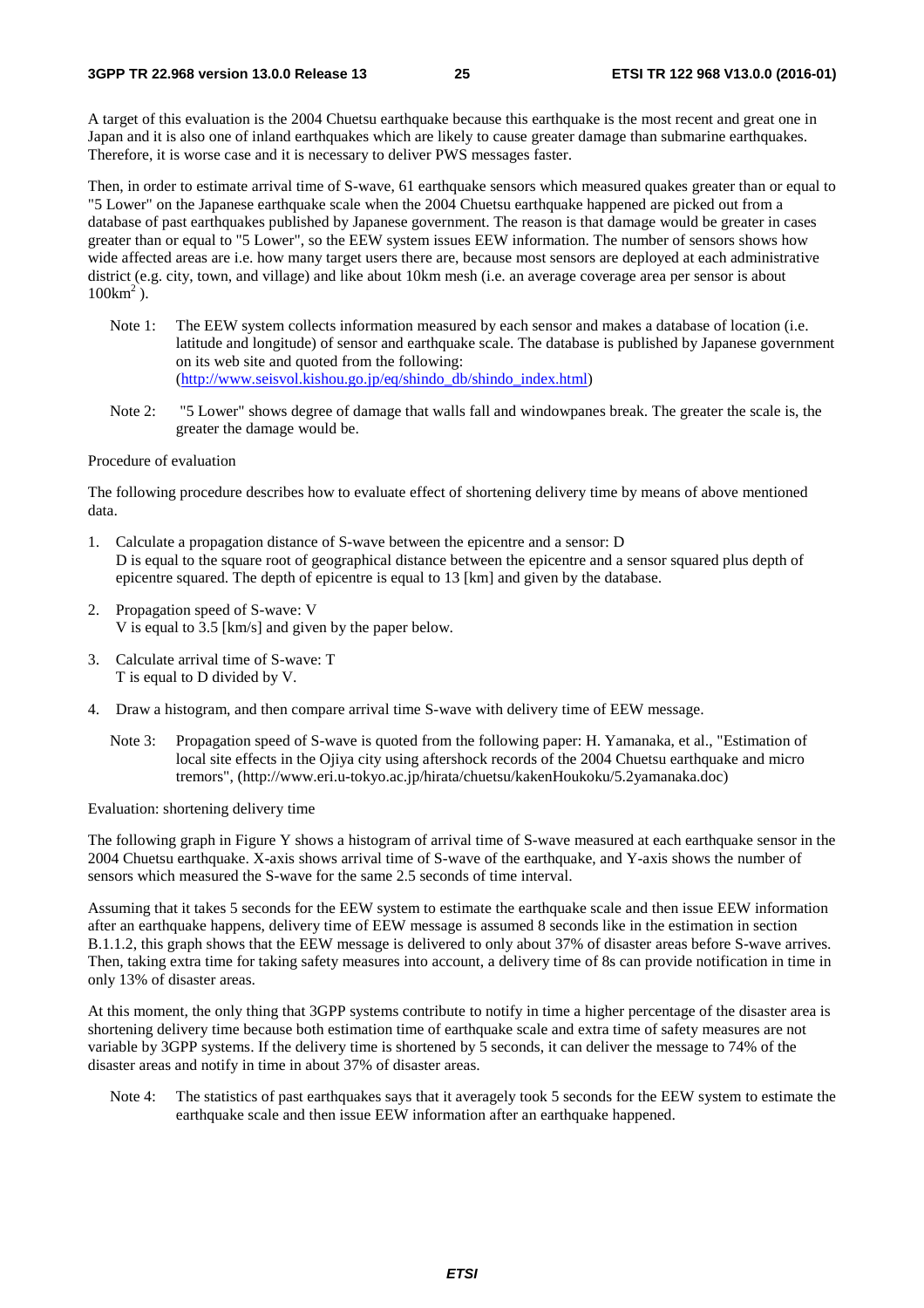

**Figure B.3: Effect of shortening deliver time** 

Conclusion of the evaluation

In the case of EEW, shortening delivery time by seconds as much as possible is quite effective to provide notification in time a larger percentage of the notification area.

### B.1.2 Information element and volume for Earthquake Early Warning

Regarding the quantity of data of Earthquake Early Warning information it is sufficient to transfer a few bit data for having handsets be ringing, making buzzer, or display short text prepared in a handset (e.g. "Earthquake Warning! Do safety measures!") because there is not plenty of time to read the text in order from users to quickly execute safety measures (e.g. extinguishing gas stoves, opening doors, hiding under the table, moving to a safer place), before the arrival of the destructive Secondary wave.

After an earthquake happens, it would be effective to delivery more data such as map for navigation to safe area or emergency facility where users can get important information, some foods, or essentials for life.

### B.1.3 Earthquake Early Warning to handsets with some communications

Earthquake Early Warning information should be notified to users even if they have some communications in progress (e.g. voice or data service). After release of the communications, meaning after the arrival of the destructive Secondary wave, it is too late to identify the Earthquake Early Warning information.

## B.2 Emergency types in the case of earthquake

When a submarine earthquake happens, a tsunami might be caused by the earthquake, but EEW and Tsunami warning message are different information, and they are not always transmitted in the same areas because the areas affected by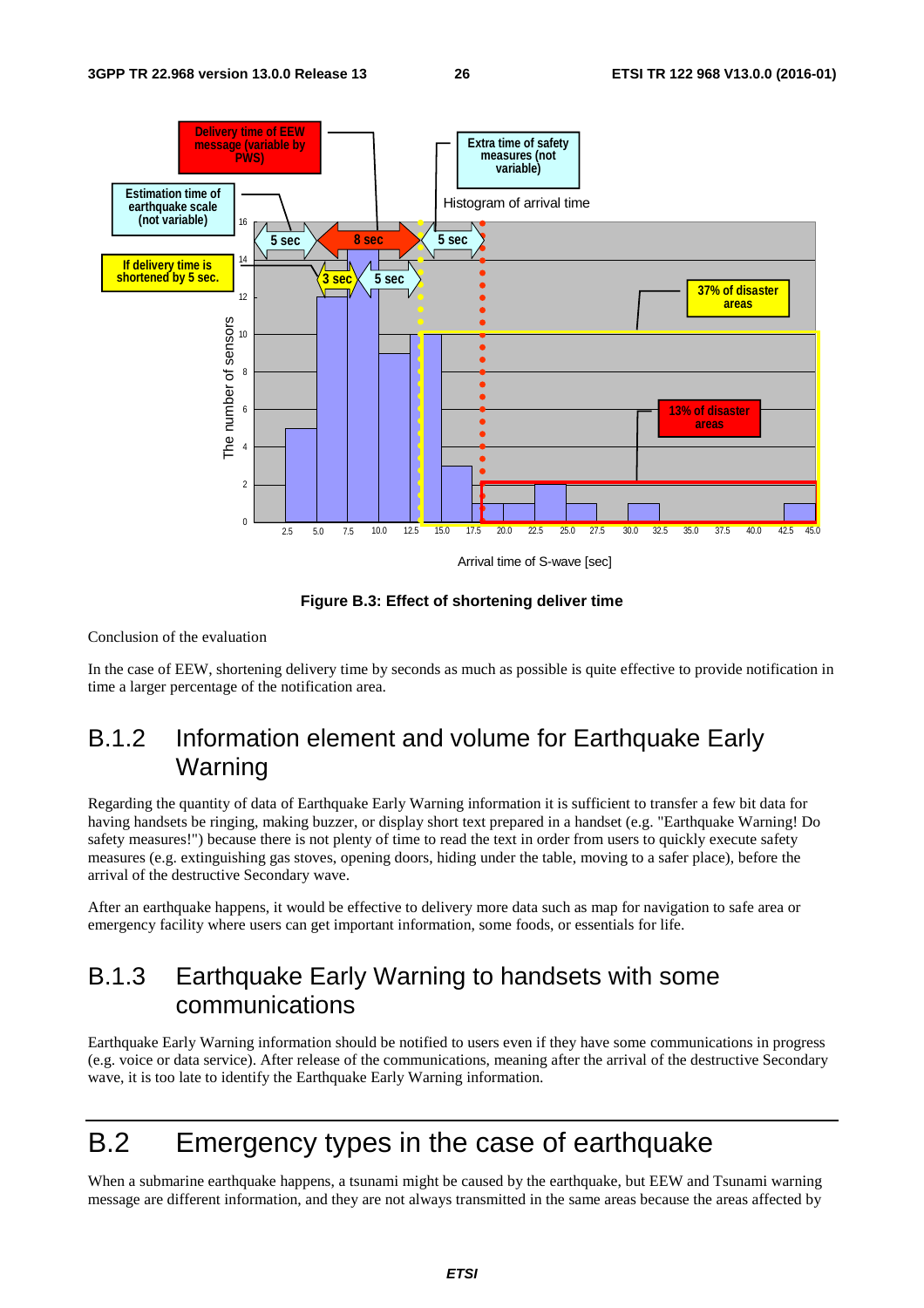tsunami are likely wider than earthquake. Therefore, two emergency types, "Earthquake" and "Tsunami" are differentiated in the case of earthquake.

## B.3 General description - tsunami

This section describes overall procedure of tsunami warning with Figure X.



#### **Figure B.4: Overall procedure of tsunami warning**

When a submarine earthquake happens, it might causes tsunami. Primary waves (P-wave) which have little destructive force travel at 7 km/sec speed, whereas tsunami travels at an average of 35.7 m/sec speed at most. Therefore, detection of earthquake can provide tsunami warning information before damage by tsunami has been caused in the affected area.

- Overall procedure of Tsunami Warning

(1) When the Earthquake Early Warning System deployed by the Japanese Government detects Primary wave at more than two sensors, and estimates the epicentre and magnitude of the earthquake. Then, the system sends the information of the epicentre and magnitude to the Tsunami Warning System which is also deployed by the government.

(2) The Tsunami Warning system estimates affected areas and tsunami height per each area according to the epicentre and the magnitude, and then the system sends tsunami warning information on the areas and height to PWS.

(3) When a delivery server for PWS receives the information, the server delivers it to handsets in target areas. When the handsets receive the information, they display it or sound.

(4) When users become aware that tsunami is going to reach soon, and they take a safety measure i.e. walking to high ground where tsunami doesn't reach.

#### B.3.1 Importance of shortening delivery time

This section shows importance of shortening delivery time for Tsunami Warning.

#### B.3.1.1 Delivery time for Tsunami Warning

Tsunami Warning makes no sense unless it is delivered to users and the users can also walk to high ground where tsunami doesn't reach. The following describes importance of shortening delivery time for tsunami warning with actual data.

 The average propagation speed of tsunami is about 35.7 m/sec in water over continental shelves. On the other hand, the speed is about 5 m/sec on the ground. If the distance from the epicentre to the nearest shore is 10 km, the propagation time of tsunami in water is about 280 seconds and the time on the ground is about 33 seconds. Then, it takes at least about 120 seconds for tsunami warning system to send Tsunami Warning information to a mobile operator. Assuming that delivery time of PWS message is 30 seconds, users at the shore have about  $163 (= 280 + 33 - 120 - 30)$  seconds to walk 163 metres away from the shore. However, it is not always true that 163 seconds is enough for the users to walk to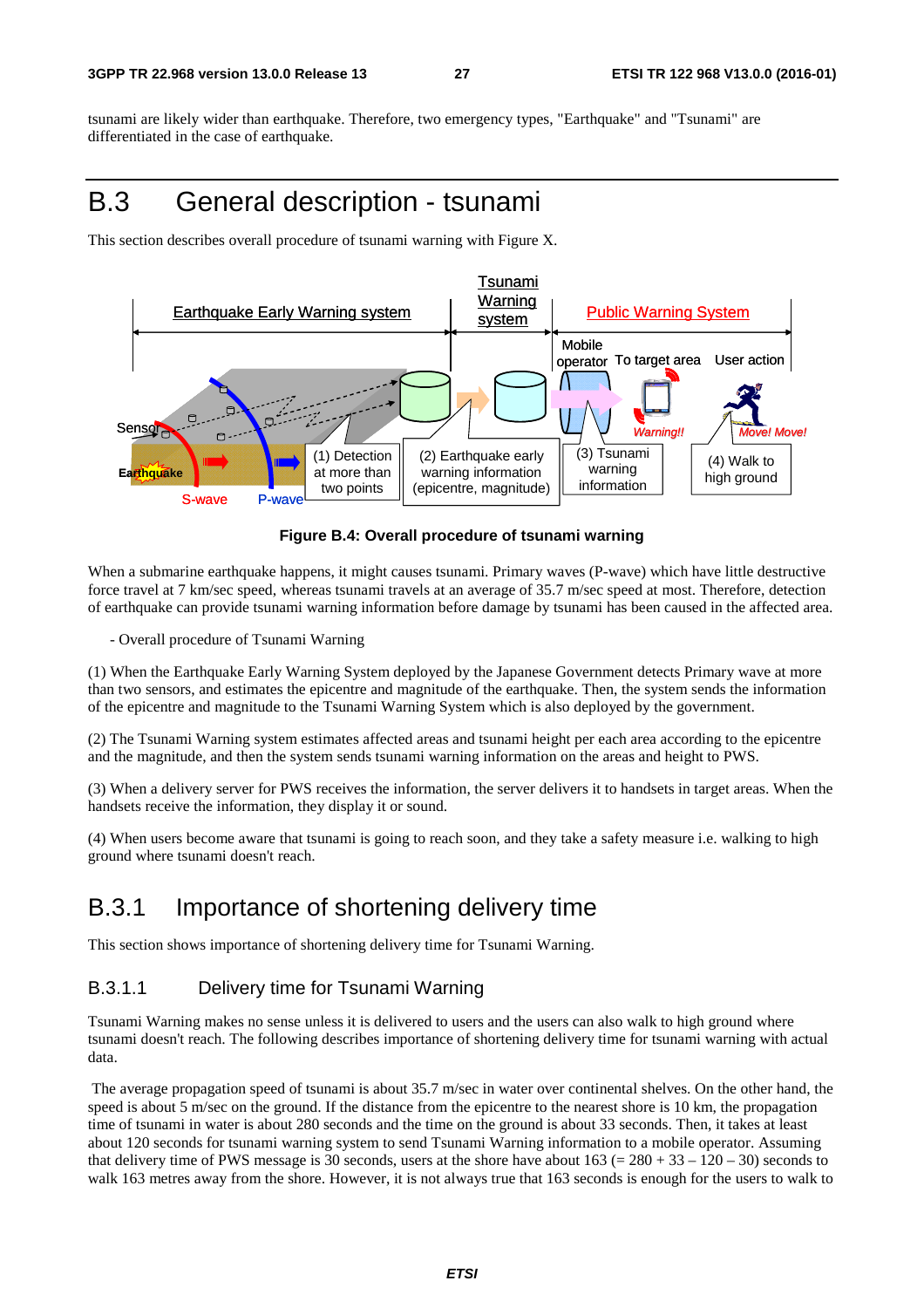high ground where tsunami doesn't reach. Therefore, it is meaningful to shorten delivery time as much as possible in order for the users to walk away as far as possible.

Note: The average speed of walk is about 1 m/sec. The elderly and the disabled are more slowly.

## B.4 Correspondence of emergency type to message category

PWS message can be categorized into any of three categories i.e. "Critical", "Severe" and "General", according to its degree of urgency. "Critical" means the most urgent, "Severe" means the second, and "General" means the third. The following describes correspondence of emergency type to message category, taking Earthquake and Tsunami for instance.

PWS messages, which contain Earthquake Early Warning information or Tsunami Warning information, are categorised into "Critical" because the messages should be delivered in a few seconds with minimal amount of data. On the other hand, PWS messages, which contain information of map to safe areas or emergency facilities, are categorised into "General" because the message should be delivered with large amount of data as fast as possible.

|                | "Critical"                     | "Severe" | "General" |
|----------------|--------------------------------|----------|-----------|
| Earthquake     | EEW information                |          | Map       |
| <b>Tsunami</b> | Tsunami Warning<br>information | -        | Map       |

**Table B.1: Correspondence of emergency type to message category** 

## B.5 Priority control for PWS

A PWS message is urgent and time-sensitive, so it should be transmitted in the target area as soon as possible. However, it might be delayed or dropped under congestion conditions. Therefore, priority control is required for PWS and the priority associated with alert message category could be given by regional regulations or mobile operator's policy.

### B.5.1 Sequencing of warning notifications





It is assumed that there are two kinds of connection topologies between PLMN operator and Warning Notification Providers as depicted in Figure B2. One is that Warning Notification Providers are connected to an Aggregation Agency and warning notifications are relayed to the PLMN operator. The other is that Warning Notification Providers are directly connected to a PLMN operator and warning notifications are directly transferred to the PLMN operator.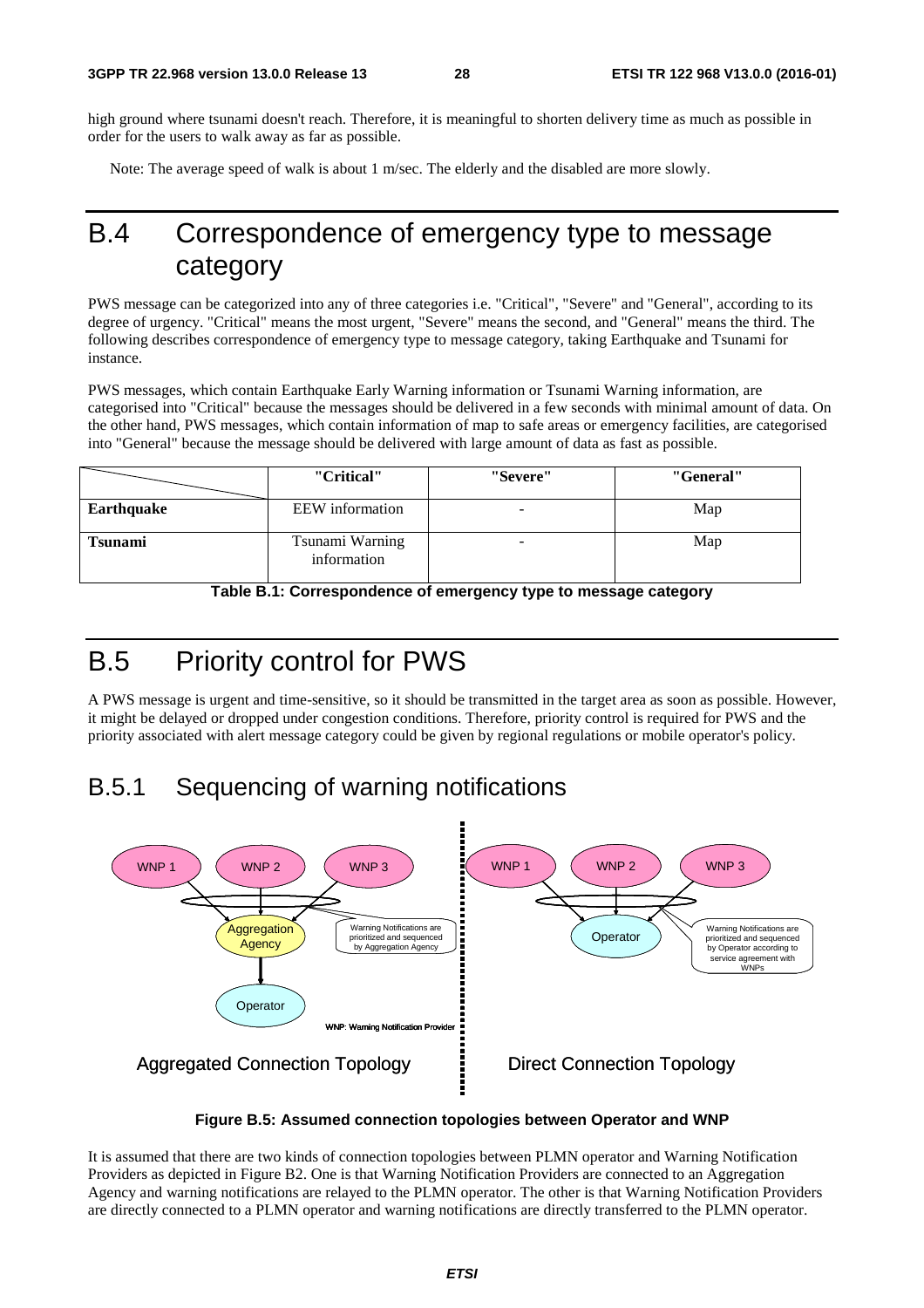In the case of aggregated connection topology, warning notifications are sequenced and relayed according to priority of notification if multiple notifications are issued simultaneously by the aggregation agency.

In the case of direct connection topology, the same sequencing function provided by Aggregation Agency may be requiredfor the PLMN to deliver warning notifications according to priority of notification and service agreements with Warning Notification Provider.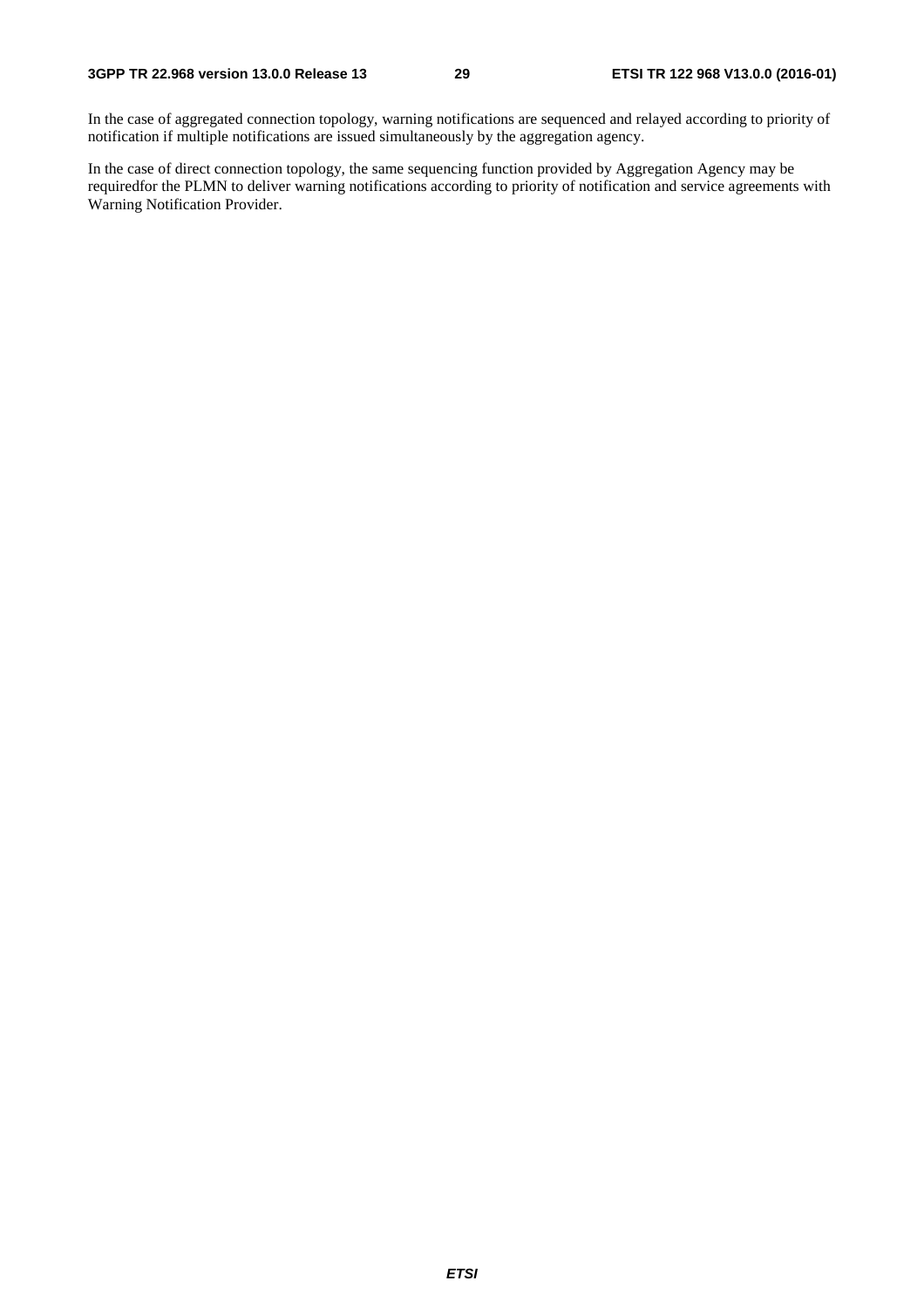## Annex C: Europe - Public Warning System (PWS) use cases

### C.1 Use case #01 - accident in nuclear power plant

The accident in Chernobyl affected huge areas in Europe. To inform the public and give instructions it is necessary to reach millions of people. For this use case the challenge is not to send out the warning within a few seconds but to reach millions of subscribers and to provide guidance what to do.

## C.2 Use case #02 - coastal flooding

The threat of coastal flooding is not only a topic for Germany, Netherlands and UK. It can be caused by strong winds or breach in the dyke (also as result of a terror attack).

Public safety officials might see the need to evacuate large areas and big cities as e.g. Hamburg and Bremen. Instructions regarding actions to be taken by the public will be sent as emergency notification message.

## C.3 Use case #03 - dam failure

In case of risk of dam failure public safety officials might order to evacuate all people in a given area (e.g. a valley in the Alps). All people in villages and cities next to the river shall be evacuated.

## C.4 Use case #04 - volcanic eruption

For example in Italy, the Vesuvius volcano is a danger for Naples and the surrounding area. When experts predict a major eruption it might be necessary to inform the public and give instructions not only to the locals but also to travelers, tourists and people in transit.

## C.5 Use case #05 - accident in a chemical plant

Public safety officials need to inform the public in the surrounding area which measures of precaution have to be taken by the people. The affected area might change based upon wind and weather conditions.

The size of the area might be 4 to 1000 square kilometers, The number of people to be informed might reach several million (e.g. in the German Ruhr Basin).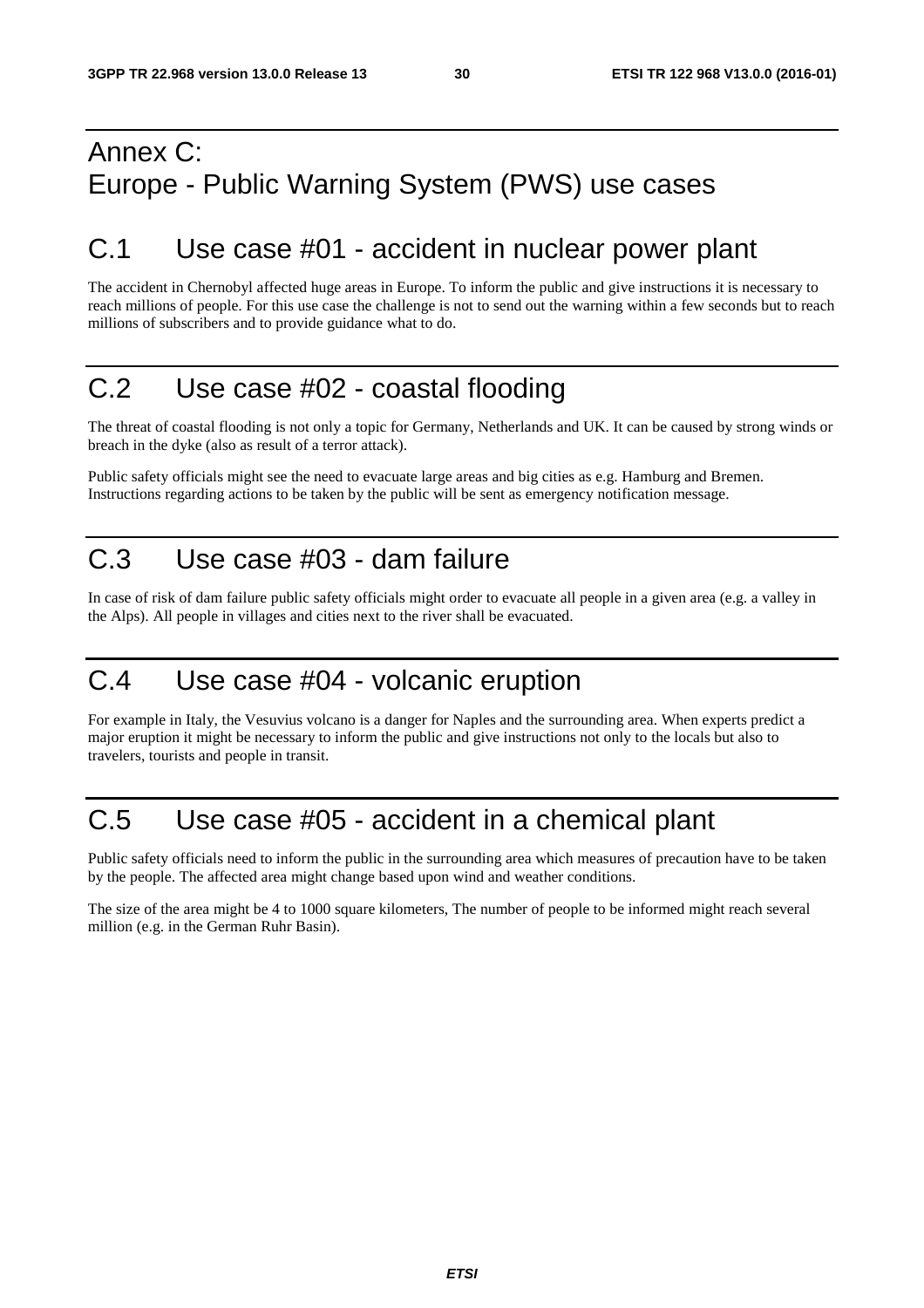## Annex D: Threat in warning information delivery

## D.1 Threat analysis

In warning information delivery spoofing prevention and integrity protection are important because spoofing and data tampering would cause confusion among users.

Whereas eavesdropping protection is not so important because warning information is for publicity and non charged one.

## D.2 Key delivery

Warning information is delivered to many users. One-to-one key delivery is not efficient because it consumes great amount of traffic resource.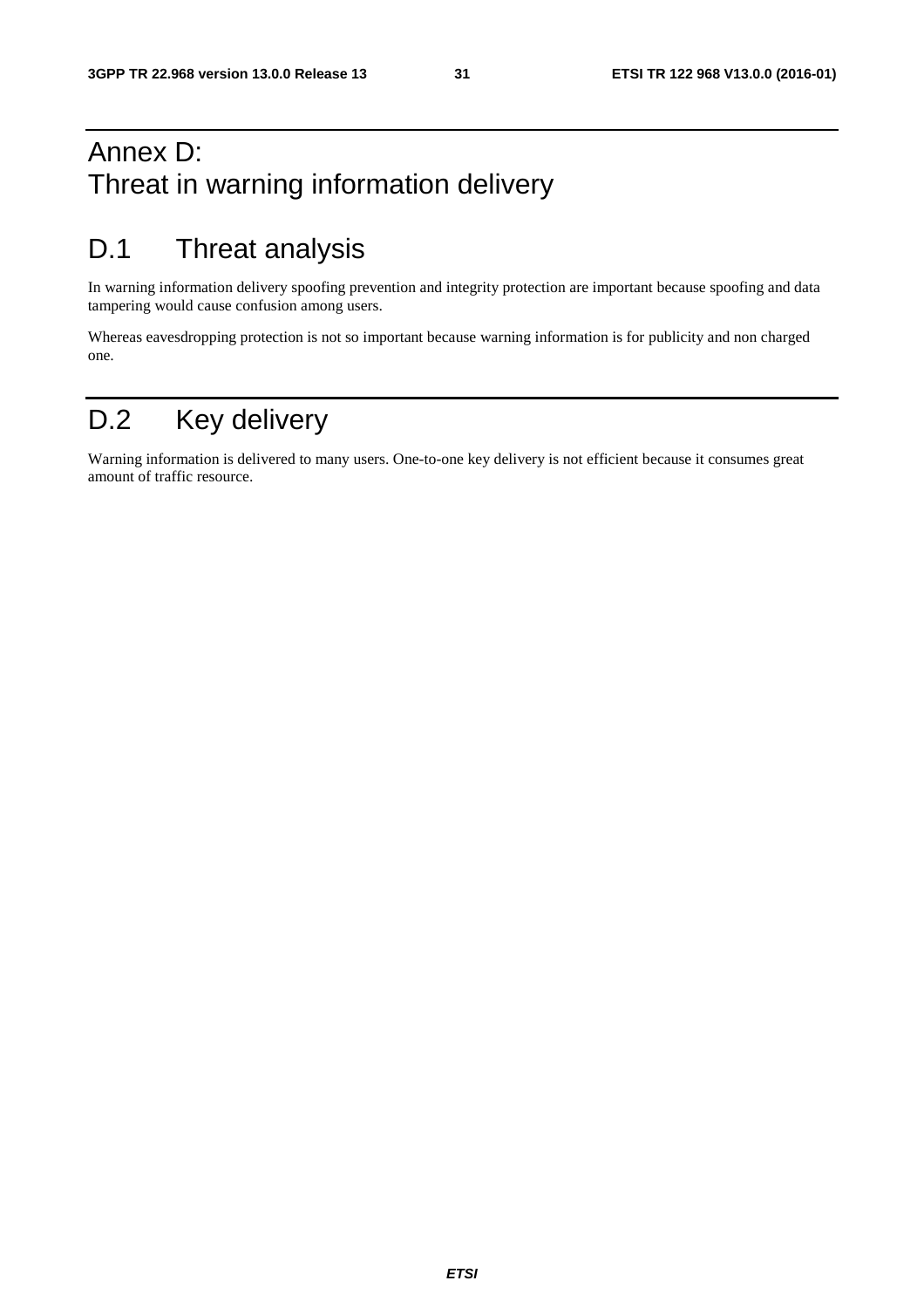## Annex E: Relationship between PWS and ETWS

PWS is general Warning Notification System provided by mobile network operators and delivers many types of Warning Notification for various types of emergency. ETWS is an optional element of PWS and is used specifically for delivering *Warning Notifications* specific to E Earthquake and Tsunami to UEs in *Warning Notification ion Areas* as shown in Figure.E1. UEs have the capability of receiving *Warning Notifications* within *Notification Areas* through the 3GPP network.

ETWS specification may be required in a shorter timeframe and is characterized by the capability to provide very short notification period.



**Figure E.1: R Relationship between PWS and ETWS**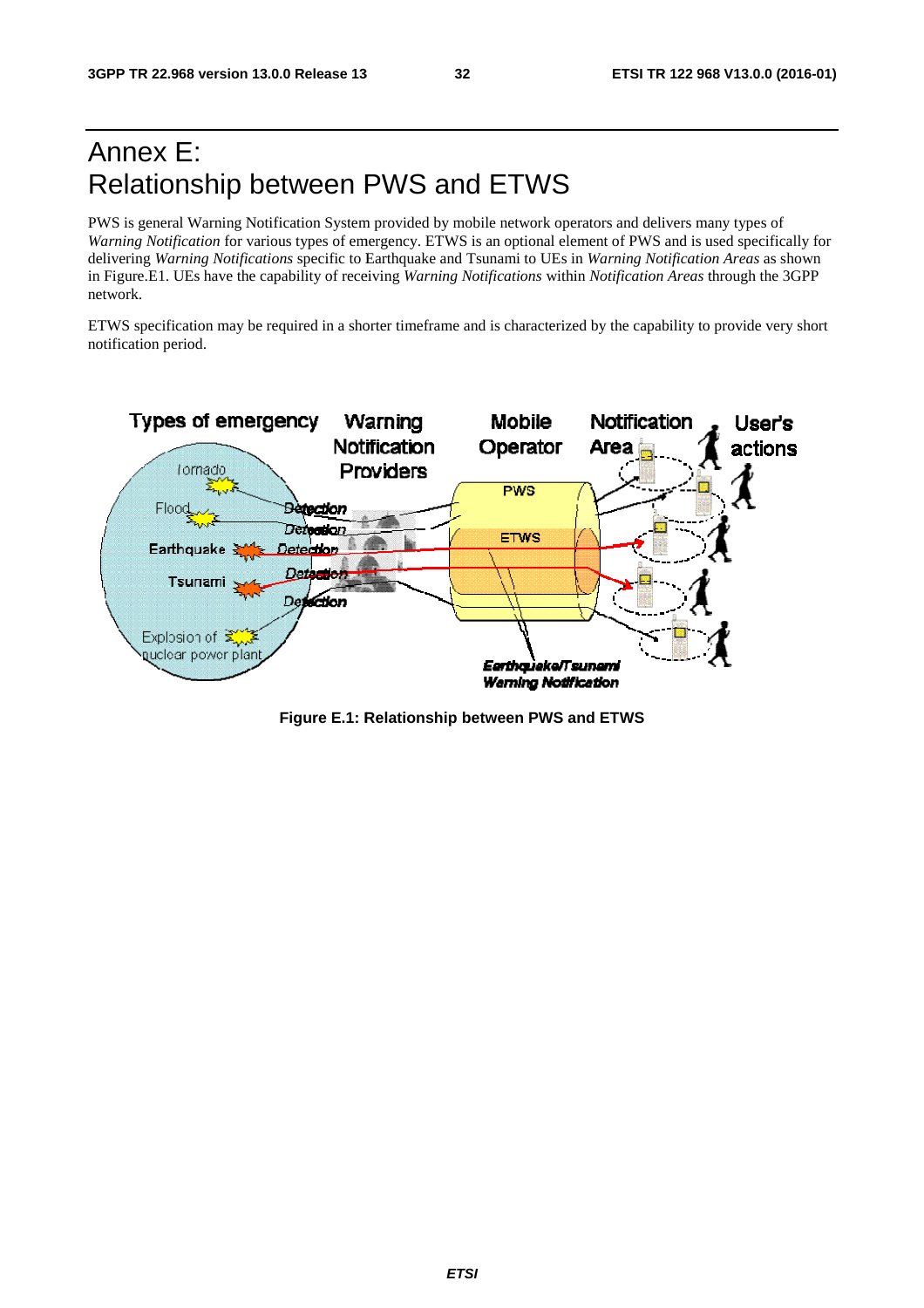## Annex F: Service Provisioning

## F.1 PWS overview



**F Figure F.1 : PWS Overview** 

PWS service is provided to users by PLMN operators with or without Warning Notification Providers. PLMN operators or Warning Notification Providers produce Warning Notification to PLMN operator when some events (e.g. disasters) happen. Warning Notification Provider is a PLMN operator or an external body which requests PLMN operators to transmit Warning Notification to users through their networks. PLMN operators deliver Warning Notification to users by utilizing Public Warning Systems.

Public Warning System includes network for Warning Notification delivery and UEs which have a capability of receiving Warning Notification. Network for Warning Notification delivery is a network which enables data transfer. PLMN operators can choose types of network for the delivery.

## F.2 Provisioning

Configuration provisioning includes a configuration of the UE and/or the network.

Configuration provisioning includes aspects like: duration of delivery time, determination of the Notification Area, information element and size, indication with user interface, indication with interaction with the other services activation in the handset, priority, security, Warning Notification cancellation, delivery and receipt confirmation, and indication of test warning notification …

Warning Notification Delivery Provisioning includes aspects like: determination of the Notification Area, information element and size, indication to the user...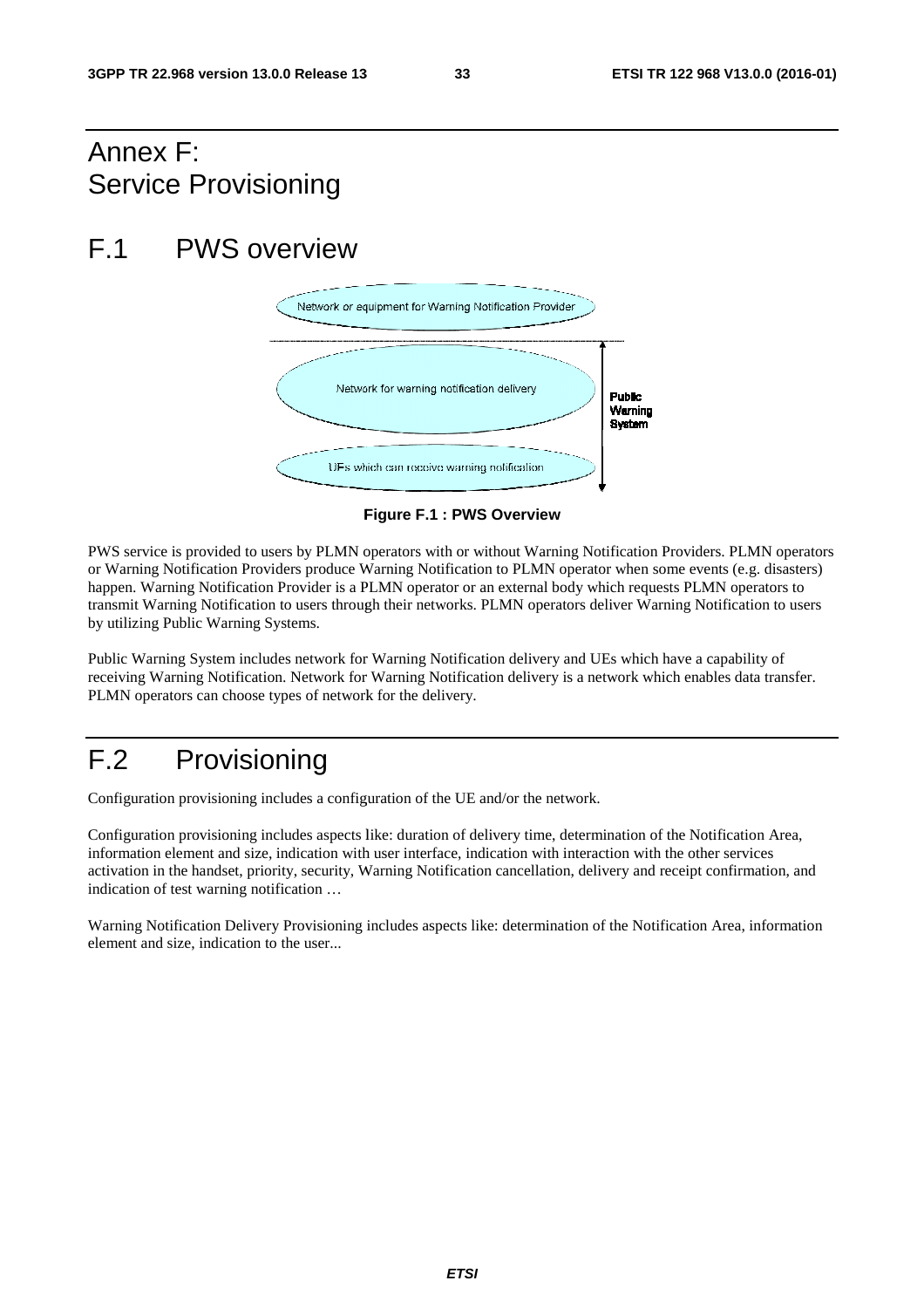## Annex G: Change history

| <b>Change history</b> |                |                |             |           |                |  |  |                                                      |               |               |                            |
|-----------------------|----------------|----------------|-------------|-----------|----------------|--|--|------------------------------------------------------|---------------|---------------|----------------------------|
| <b>TSG SA#</b>        | <b>SA Doc.</b> | <b>SA1 Doc</b> | <b>Spec</b> | <b>CR</b> | <b>Rev Rel</b> |  |  | <b>Cat Subject/Comment</b>                           | <b>Old</b>    | <b>New</b>    | <b>Work</b><br><b>Item</b> |
| 2008-03               | SA#39          | SP-080049      |             |           |                |  |  | Raised to v.8.0.0 by MCC<br>following SA#39 approval | 2.0.0         | 8.0.0         |                            |
| 2009-12               | SP-46          |                |             |           |                |  |  | Updated to Rel-9 by MCC                              | 8.0.0         | 9.0.0         |                            |
| 2011-03               |                |                |             |           |                |  |  | Update to Rel-10 version (MCC) 9.0.0                 |               | 10.0.0        |                            |
| 2012-09               |                |                |             |           |                |  |  | Updated to Rel-11 by MCC                             | 10.0.0 11.0.0 |               |                            |
| 2014-10               |                |                |             |           |                |  |  | Updated to Rel-12 by MCC                             | 11.0.0        | 12.0.0        |                            |
| 2015-12               |                |                |             |           |                |  |  | Updated to Rel-13 by MCC                             |               | 12.0.0 13.0.0 |                            |